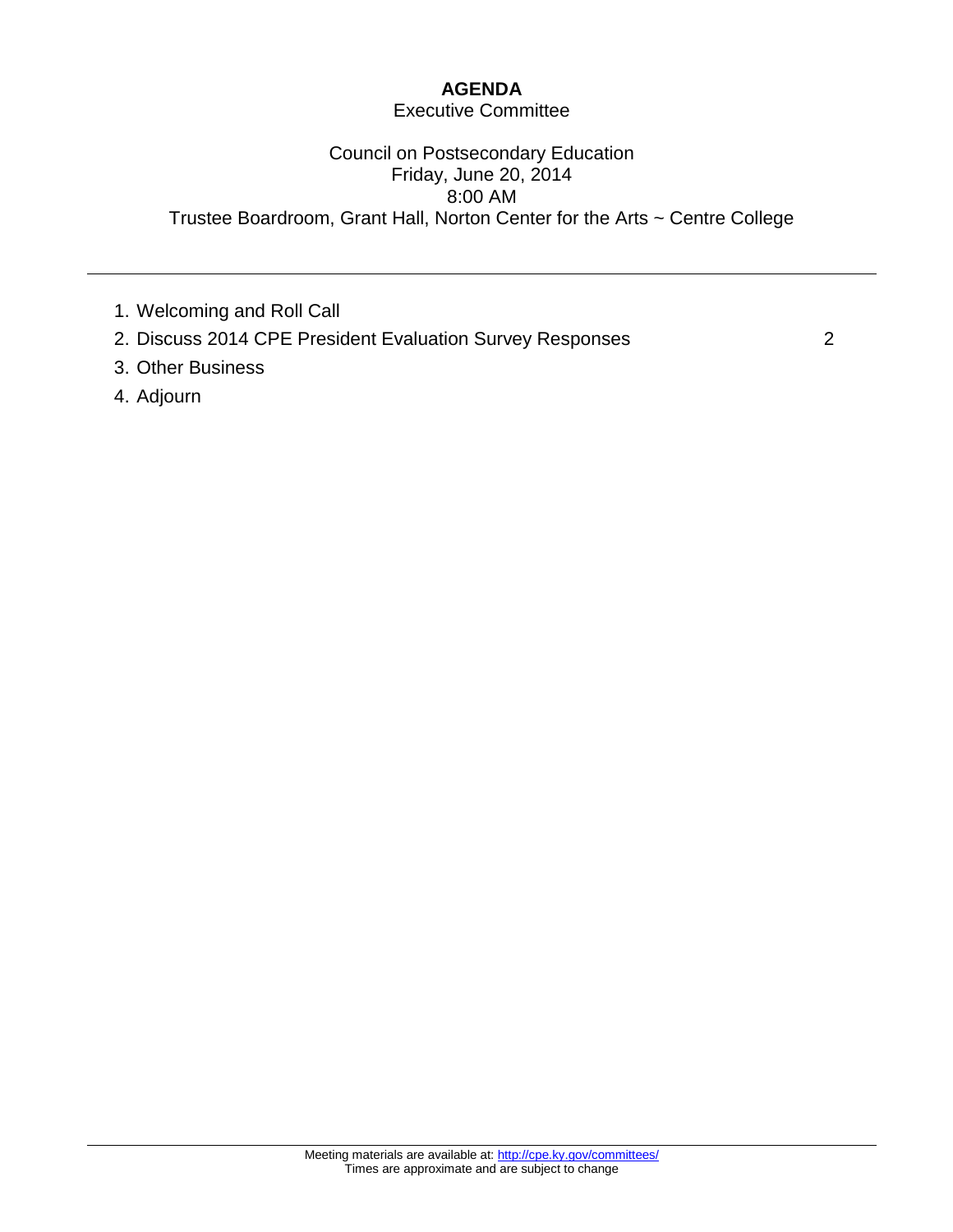7. Glenn Means 8. Pam Miller 9. Donna Moore 10.Marcia Ridings 11.Carolyn Ridley 12.Robert Staat

#### CPE members

- 1. Glenn Denton
- 2. Maryanne Elliott
- 3. Joe Ellis
- 4. Dan Flanagan
- 5. Joe Graviss
- 6. Dennis Jackson

# **Presidents**

- 1. Michael Benson, EKU
- 2. Michael McCall, KCTCS
- 3. Mary Sias, KSU
- 4. Wayne Andrews, MoSU
- 5. Tim Miller, MuSU
- 6. Geoffrey Mearns, NKU 7. Eli Capilouto, UK
- 8. Jim Ramsey, UofL
- 

# CPE senior leadership staff

- 1. Ron Carson
- 2. Al Lind
- 3. Travis Powell
- 4. Sue Patrick
- 5. Lee Nimocks
- 6. Sherron Jackson
- 7. Reecie Stagnolia
- 8. Aaron Thompson
- 13.Arnold Taylor 14.Joe Wise 15.Sherrill Zimmerman
- 16.Terry Holliday, Commissioner of **Education**
- 9. Gary Ransdell, WKU 10.Gary Cox, AIKCU President
- 9. Bill Payne 10. Melissa Bell 11. Mary Morse

1

# Governor's Office

1. Governor Beshear

## **Legislature**

#### Senate

- 1. Robert Stivers, President (S)
- 2. Mike Wilson, Chair, Education (S)
- 3. David Givens, Member, B.R. Subcommittee on Education (S)

#### House

- 1. Greg Stumbo, Speaker (H)
- 2. Arnold Simpson, Chair, B.R. Subcommittee on Postsecondary Education (H)
- 3. Derrick Graham, Co-chair, I.J. Committee on Education (H)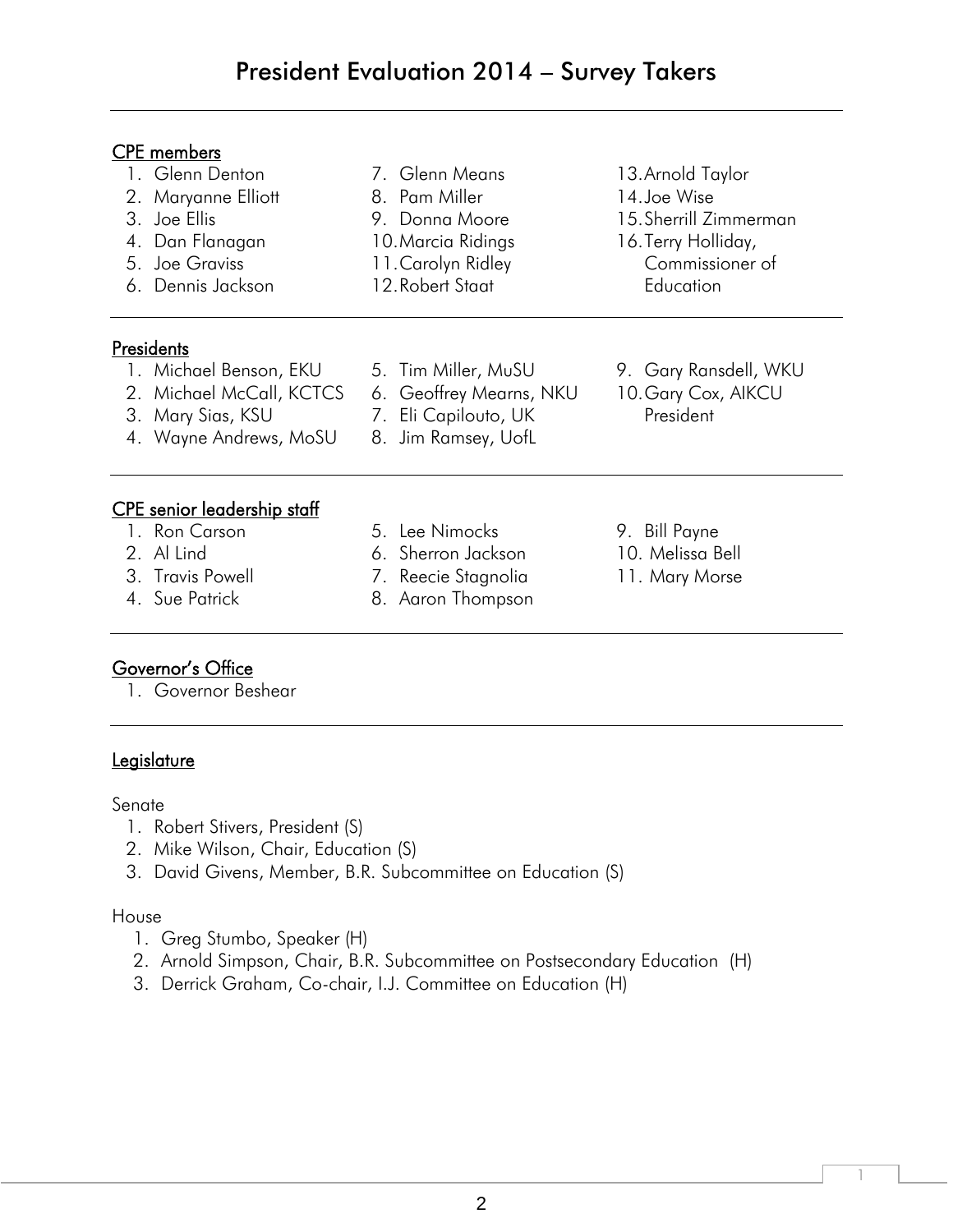# CPE President's Plan of Work Priority Activities – July 2013 through July 2014

- 1. Implement the 2011-15 Strategic Agenda for Postsecondary and Adult Education in partnership with campus leaders and adult education providers.
- 2. Develop a unified funding request and distribution process to be presented to the governor and legislature that supports the broad goals of the 1997 Postsecondary Education Improvement Act and the Strategic Agenda.
- 3. With campus and state leaders, review the Council's tuition setting policy, and set tuition parameters for the 2014-15 academic year that balance the needs of campuses with the interests of students, families, and policymakers.
- 4. Manage reduced General Fund appropriations for the operations of the Council through a focused prioritization of agency responsibilities, reallocation of resources, and continued development of external funding.

## Specific Strategic Agenda Priorities:

## College Readiness:

- a. Continue work with KDE and EPSB to coordinate SB1 (2009) implementation, including execution of remediation reduction plan, promotion of common core standards, and improvements in teacher preparation and professional development.
- b. Advocate for continued state funding during the 2014 legislative session to support SB1 implementation strategies.
- c. Use new common core standards and instructional strategies to improve teacher effectiveness and preparation for students earning a high school equivalency diploma (GED) and transitioning to college or career.
- d. Continue implementation of the new federal Gear Up grant.

## Student Success:

- a. Host the 2014 CPE Student Success Conference, which will provide campus faculty and staff with practical, achievable strategies to close achievement gaps and increase student persistence and graduation.
- b. Promote evidence-based practices to close achievement gaps for underprepared, lowincome, and underrepresented minorities through the work of the new Academic Quality and Persistence and Graduation committees, partnerships between EDI and individual campuses, and expanded data and information analysis.
- c. Launch *15 to Finish*, a communications strategy to encourage students to take at least 15 hours a semester or 30 hours a year to decrease time to graduation.
- d. Implement the revised General Education Transfer Policy and continue to implement initiatives to increase transfer including KnowHow2Transfer, Transfer Madness, and increased degree pathways between two and four year campuses.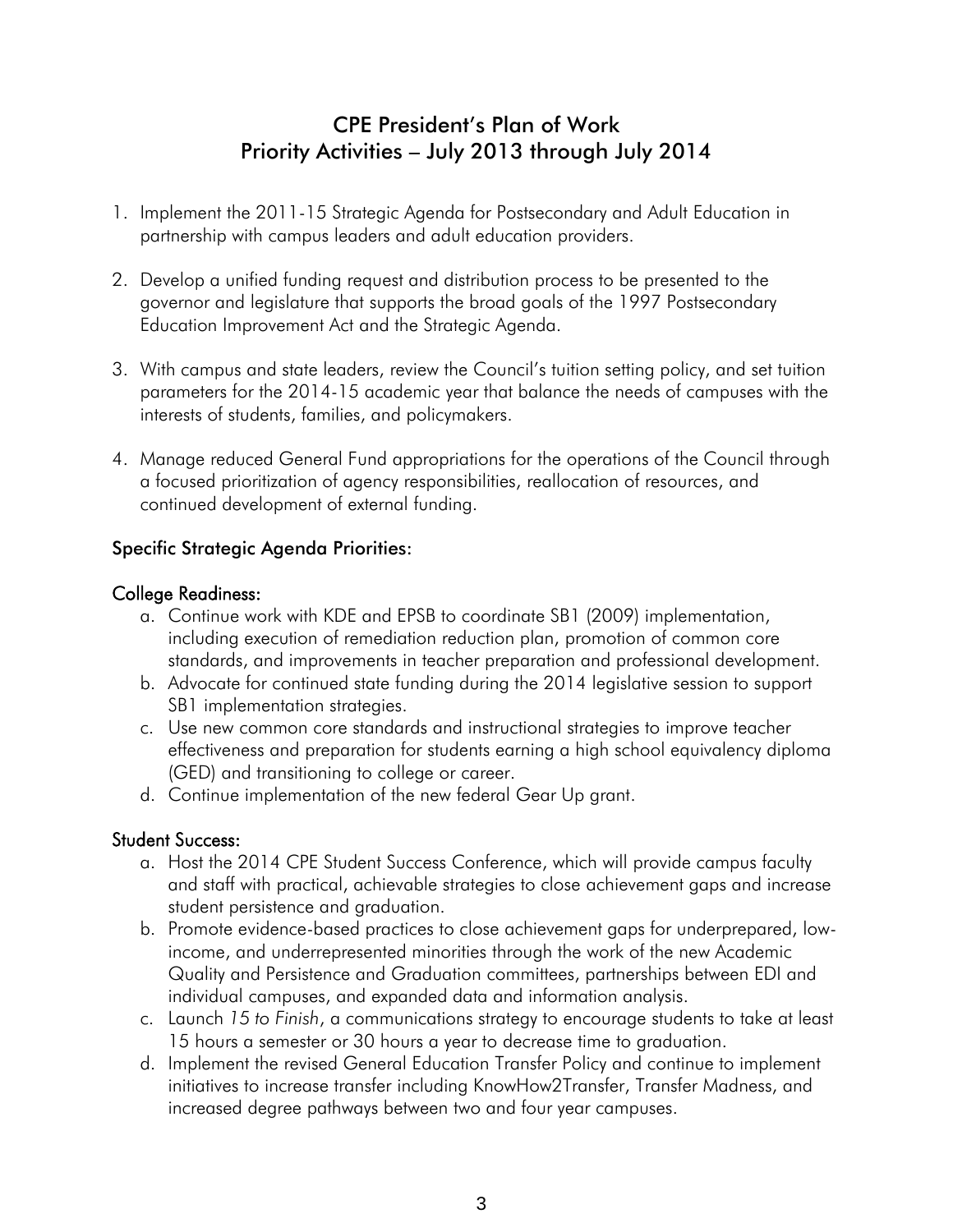- e. Work with campuses, KHEAA, state policymakers, and others to reduce financial barriers to college.
- f. Strengthen the collaborative relationship between the CEO and the campuses, and support campus efforts to improve diversity consistent with campus diversity plans and the statewide diversity policy.

## Research, Economic, and Community Development:

- a. Work with the campus and community leaders, and other stakeholders to prioritize and implement the recommendations of the CPE's Rural Access Work Group, which focus on improving educational attainment in Kentucky's rural regions.
- b. Work with the presidents, the business community, and other leaders to advance the state's economic development agenda and address workforce challenges in the state's target industry sectors, including healthcare and manufacturing.
- c. Continue to work with the Kentucky Center for Education and Workforce Statistics (KCEWS) and the campuses to assess the linkage between workforce supply and demand.
- d. Work with campuses to strengthen career development and entrepreneurship education.
- e. Evaluate the state's Lung Cancer Research Program, which is administered by the Council and funded through the cigarette excise tax.
- f. Develop strategies to increase degrees in STEM-H related fields, including expanding support for pipeline programs like Project Lead the Way and Advance Kentucky.

## Efficiency and Innovation:

- a. Work with campuses to finalize and launch the Kentucky Adult Higher Education Alliance, and work with state leaders to secure startup funding.
- b. Facilitate collaborations among campuses that result in greater efficiencies, improved learning outcomes, and lowered costs by coordinating institutions participation in the Mindspring open education resources adoption project.
- c. Help ensure that KyRON continues to provide adequate broadband capacity for online programs and services, research projects, resource sharing, and cloud applications. Acquire and light the fiber backbone connecting Frankfort, Louisville, Cincinnati, and Lexington. Begin to expand the KyRON infrastructure to Community Anchor Institutions.
- d. Leverage the resources of the KYVC and the KYVL to help share assets across institutions by initiating new procurements to replace the current State Master Agreements for the Voyager Library Management System and the Blackboard Learning Management System.
- e. Continue to improve CPE operational efficiencies with new information technology systems for Adult Education (Kentucky Adult Education Reporting System – KAERS) and Academic Affairs (Program Review and Data Warehouse).
- f. Collaborate with KDE and EPSB in an initiative to create a common eTranscript system for all high schools and postsecondary institutions.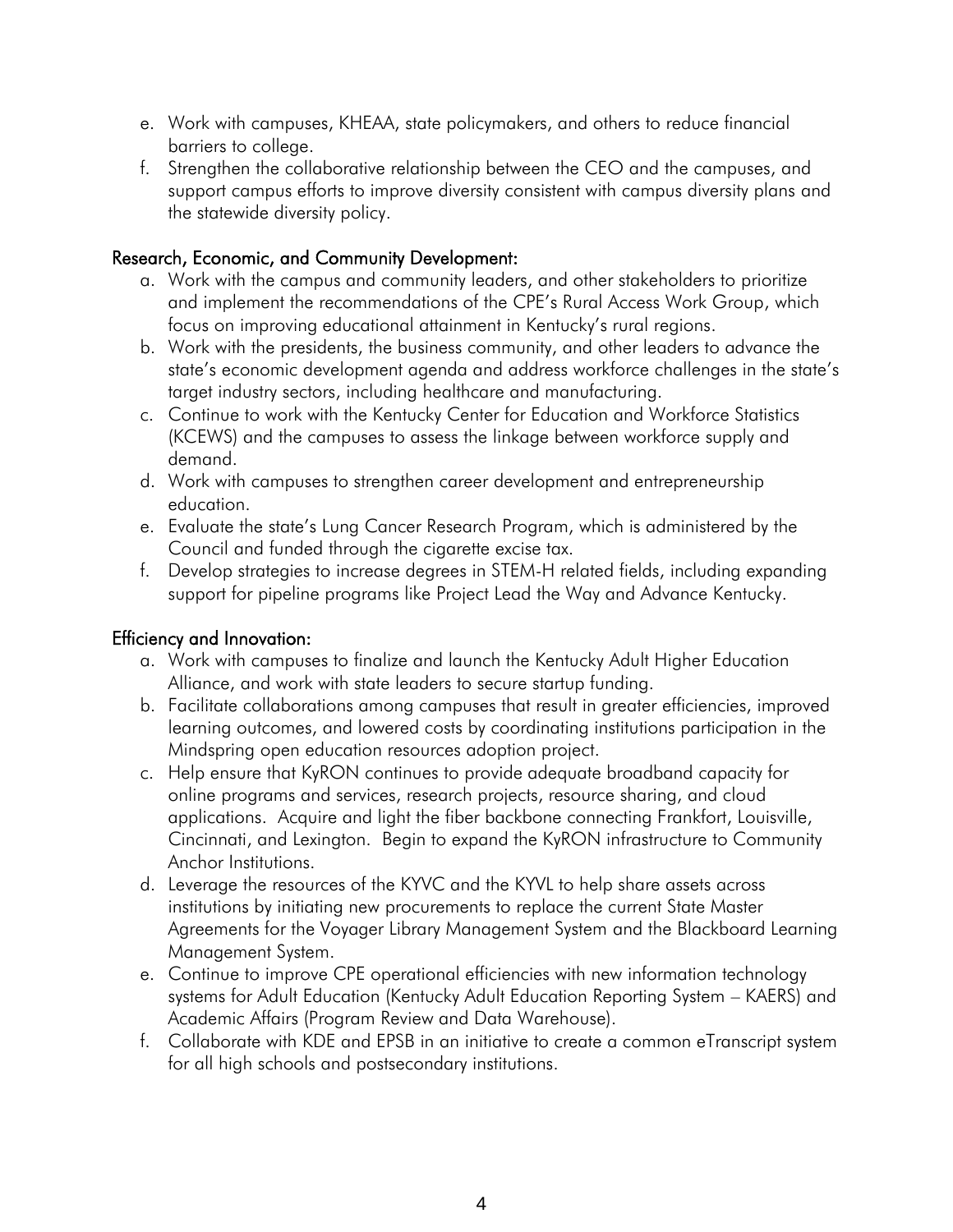

## **Kentucky Council on Postsecondary Education**

1024 Capital Center Drive, Suite 320 **Steven L. Beshear Robert L. King** Frankfort, Kentucky 40601 Governor President Phone: 502-573-1555 Fax: 502-573-1535 http://www.cpe.ky.gov

6 June 2014

Hon. Pam Miller, Chair Kentucky Council on Postsecondary Education 1204 Capital Center Drive, Suite 320 Frankfort, KY 40601

Dear Pam:

Per our annual process of evaluating my performance, I offer this letter of self-evaluation, following closely the 2013-14 Plan of Work adopted by the Council. I will, as well, offer some overall comments at the end of the more formal responses which attempt to describe what and how we have done as an organization over the past year.

# **CPE President's Plan of Work Priority Activities – July 2013 through July 2014**

## 1. Implement the 2011-15 Strategic Agenda for Postsecondary and Adult Education in partnership with campus leaders and adult education providers.

We continue to use the Strategic Agenda as the central document guiding nearly everything we do. It is widely known and understood. It serves as the basis of every presentation and program we offer. It continues to serve us and the wider education community well.

## 2. Develop a unified funding request and distribution process to be presented to the governor and legislature that supports the broad goals of the 1997 Postsecondary Education Improvement Act and the Strategic Agenda.

After lengthy negotiations and collaboration among our staff, our Budget Development Work Group and our campuses, we were able to present a budget proposal that, with one exception, met the needs of our campuses. Unfortunately, the General Assembly was unwilling to fund the request as presented.

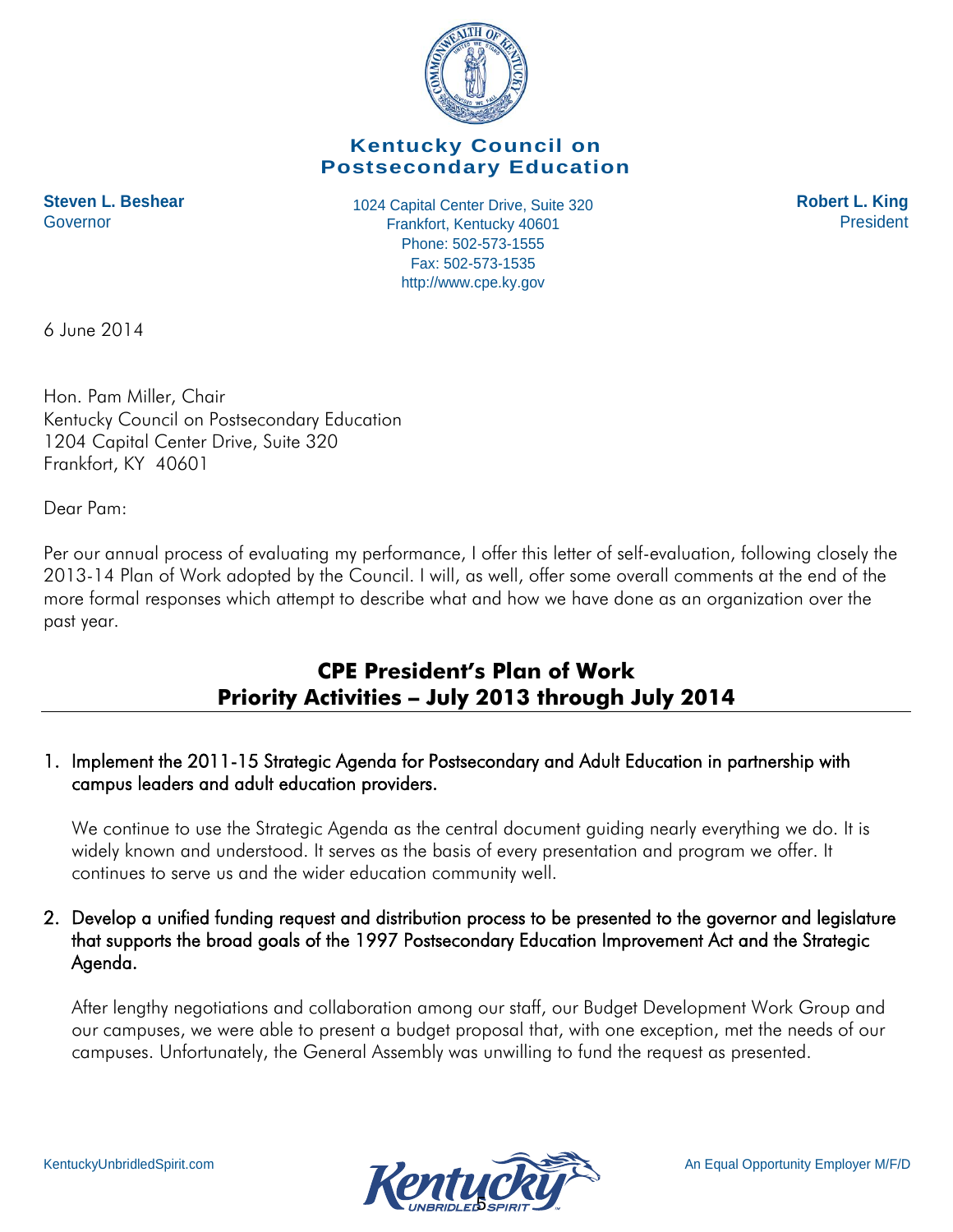3. With campus and state leaders, review the Council's tuition setting policy, and set tuition parameters for the 2014-15 academic year that balance the needs of campuses with the interests of students, families, and policymakers.

This year, for the first time in many years, the Council recommended a tuition ceiling that covers a two-year period, allowing campuses and students to better plan expenditures for the upcoming biennium. The just adopted two-year annual average increase of four percent is below the annual average over the past five years, and places Kentucky tuition levels (overall) squarely in the middle of the range for public universities, nationally.

## 4. Manage reduced General Fund appropriations for the operations of the Council through a focused prioritization of agency responsibilities, reallocation of resources, and continued development of external funding.

Despite ongoing cuts to the CPE budget, our staff has done a masterful job maintaining our capacity to fulfill a growing list of responsibilities. We are, however, at a point where "doing more with less" will deteriorate into doing "less with less." In addition, there is concern that fee and grant generated revenue earned by CPE from external sources may not be available to be spent in support of our operating budget. Without those funds, we may need to make some further cuts to staff and/or services currently provided.

## **Specific Strategic Agenda Priorities:**

## College Readiness:

a. Continue work with KDE and EPSB to coordinate Senate Bill 1 (2009) implementation, including execution of remediation reduction plan, promotion of common core standards, and improvements in teacher preparation and professional development.

All of these efforts remain intact, although at more advanced stages than in previous years. The results have been the envy of the nation. Through our joint efforts, college readiness rates of graduating high school seniors have improved 17 percentage points in the past year, and over 35 percentage points since 2010. In addition, we are moving forward with our Vanguard Project to improve the quality and effectiveness of our teaching corps, and have been working with K-12 to make professional development efforts across the state more relevant and effective for classroom teachers.

## b. Advocate for continued state funding during the 2014 legislative session to support Senate Bill 1 implementation strategies.

While our funding proposal included new funding for enhanced SB 1 implementation, it was not funded. However, the legislature did continue SB 1 funding appropriated in past budgets which will allow us to continue funding, albeit at a level below that we believe is needed, efforts to enhance the efficacy of the new common core standards.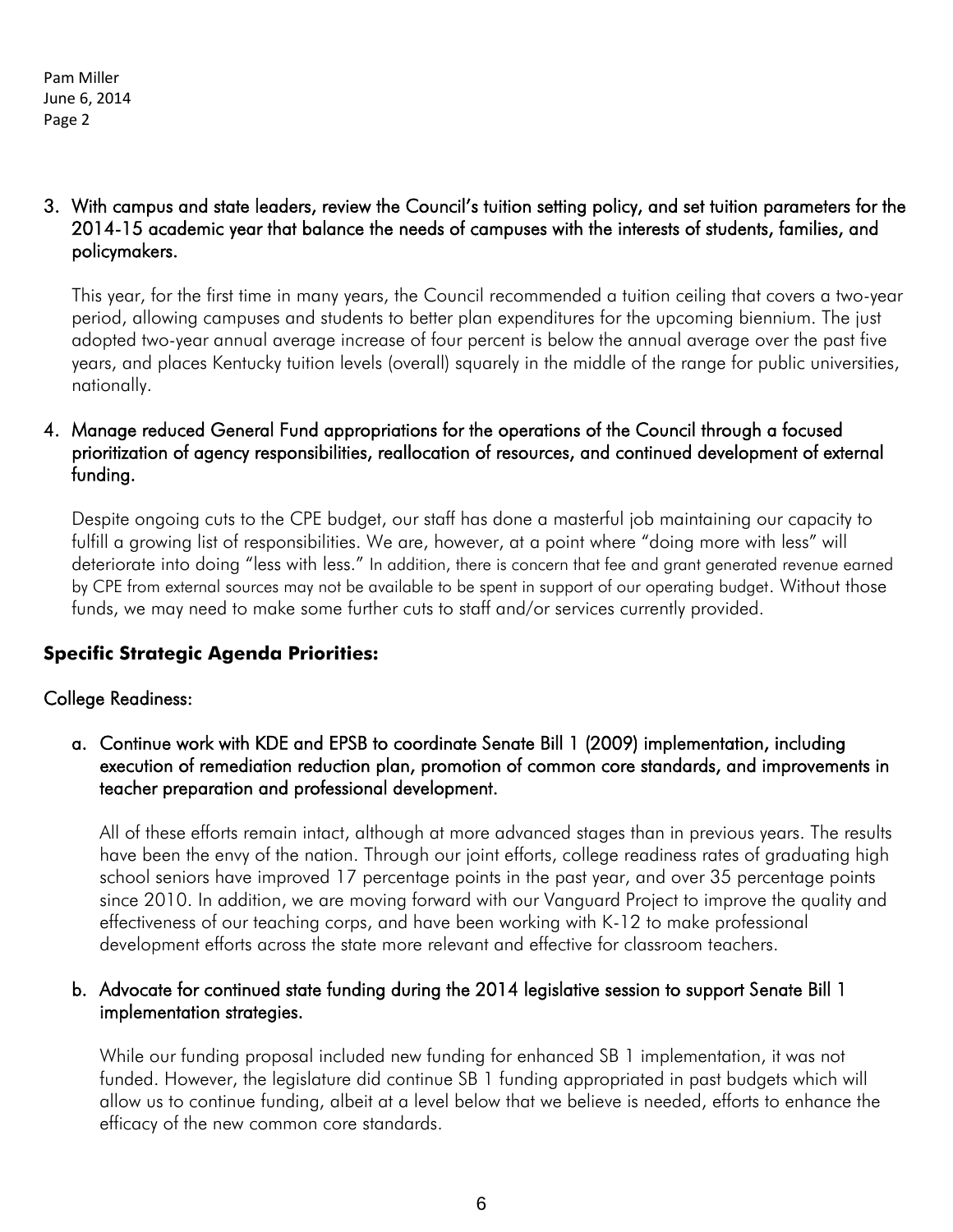### c. Use new common core standards and instructional strategies to improve teacher effectiveness and preparation for students earning a high school equivalency diploma (GED) and transitioning to college or career.

Our Adult Education unit has been the national leader in integrating common core standards into the basic adult education curriculum. Both the establishment of the new curriculum and the vital professional development resources necessary for our instructional staff have been key. This effort is well underway.

## d. Continue implementation of the new federal Gear Up grant.

At the beginning of this school year, the third and final group of  $7<sup>th</sup>$  grade students began the program as our first group transitioned to high school, bringing the current total student population to 12,687 students in grades 7 – 9. GUK 3.0 has served students in 29 middle schools in 21 counties; students in 22 high schools began receiving services this school year. To support the implementation for services in the program 54 college and career advisors were employed to deliver direct services in participating schools, including mentoring, financial literacy, college visits, and support services.

Superintendents from five GUK districts participated in the National Superintendent Leadership Institute, a 10-month program, which engaged them in a learning community of senior-level discussions and experiential training focused on creating, sustaining and strengthening a collegegoing culture. The superintendents attended meetings in San Francisco, Orlando, and Chicago, while back in the Commonwealth GUK provided follow-up support to connect the Institute work back to GUK services and sustainability planning in their district.

## Student Success:

## a. Host the 2014 CPE Student Success Conference, which will provide campus faculty and staff with practical, achievable strategies to close achievement gaps and increase student persistence and graduation.

The summit brings together faculty, staff, and administrators from across the Commonwealth, to learn about high-impact educational practices. More than 300 faculty, staff, and administrators attended the summit in April. The summit focused on ways to narrow achievement gaps through high-impact practices, particularly effective academic and career advising and undergraduate research.

b. Promote evidence-based practices to close achievement gaps for underprepared, low-income, and underrepresented minorities through the work of the new Academic Quality and Persistence and Graduation committees, partnerships between EDI and individual campuses, and expanded data and information analysis.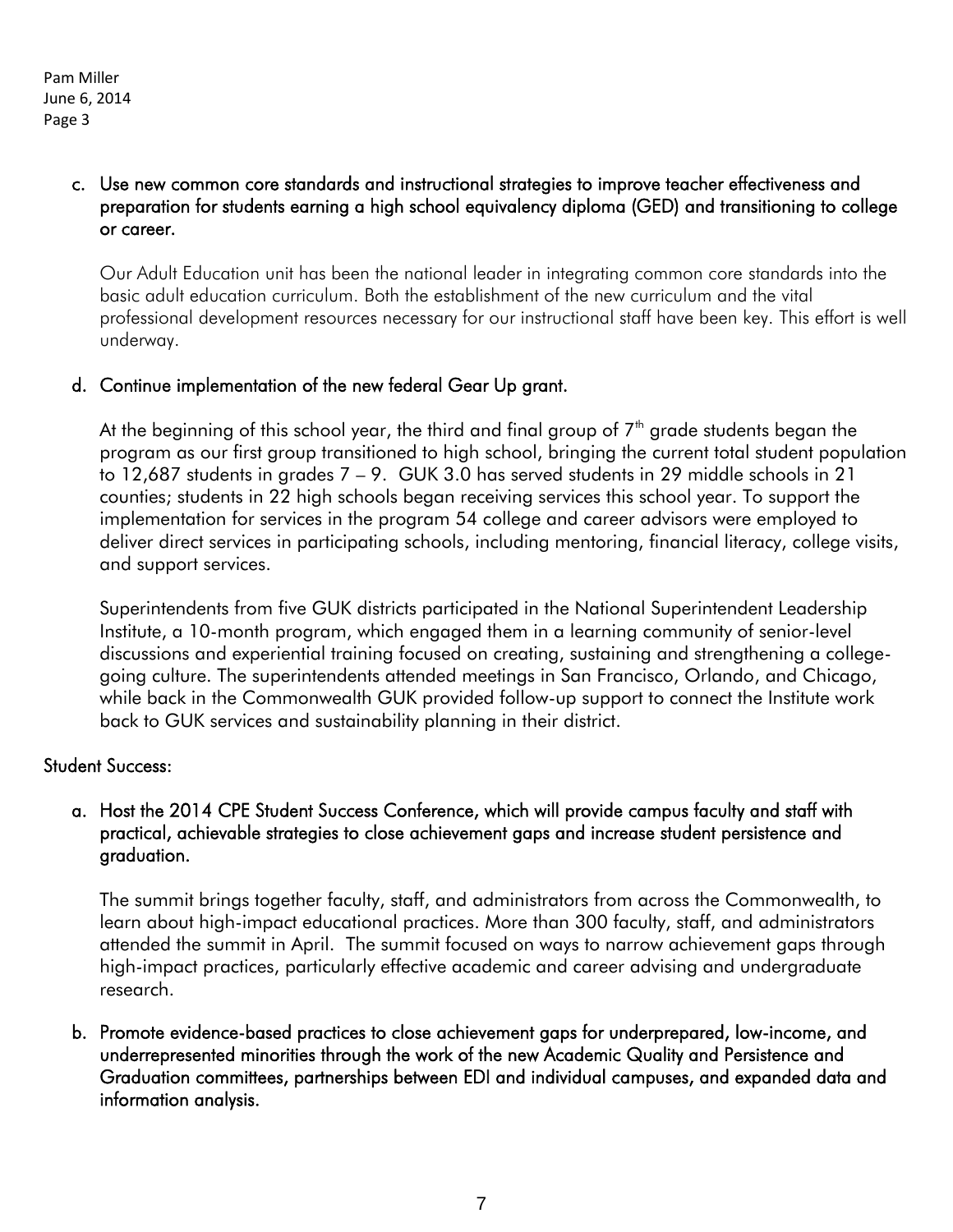> Each year Council staff coordinates workshop opportunities that allow institutions to focus on ideas and plans originating from the Student Success Summit.

- In October 2013, a free full-day workshop was offered to representatives from Kentucky public universities and to representatives from KCTCS institutions. Workshops were led by nationally-known experts in first year experience, Tim Vick (university workshop) and Diane Stump and Julie McLaughlin (community college workshop).
- Planning is underway for workshops designed to follow-up on the 2014 Student Success Summit theme. Tentative plans include a workshop (or workshops) focusing on quality implementation of academic advising plans and on best practices associated with undergraduate research.

#### • Professional Learning Communities

PLCs provide faculty a means for statewide peer learning and professional development. We currently facilitate PLCs of faculty in biology, math, developmental math, and statistics.

We also convene working committees in areas critical to the implementation of the Strategic Agenda, with direct participation of faculty and key administrators.

#### • Committee on Academic Quality

This committee, comprised of institutional representatives and a CPE member, focuses on continuous improvement of student learning, the creation of a culture of assessment, and the assessment of core academic competencies.

The committee has discussed general education-related initiatives, including the Multi-State Collaborative to Advance Student Learning Outcomes Assessment and the work of the professional learning communities.

#### Committee on Persistence and Graduation

This committee discusses best practices that help students persist from semester to semester and ultimately graduate by focusing on the root causes of student attrition. The committee has been focusing on assessment and improvement of academic advising. Topics for future consideration include support for transfer and commuter students, virtual advising, interacting among faculty and professional advisors, interaction between academic advising and career coaching, and advising underprepared students.

## Faculty Development Work Group

The work group is charged with advancing best practices and innovations in faculty development; planning and implementing an annual conference; serving as a source of information dissemination on higher education initiatives; and supporting the Kentucky Journal of Excellence in College Teaching and Learning. The group recently hosted a conference called "The Kentucky Pedagogicon: Practicing Scholarly and Creative Teaching"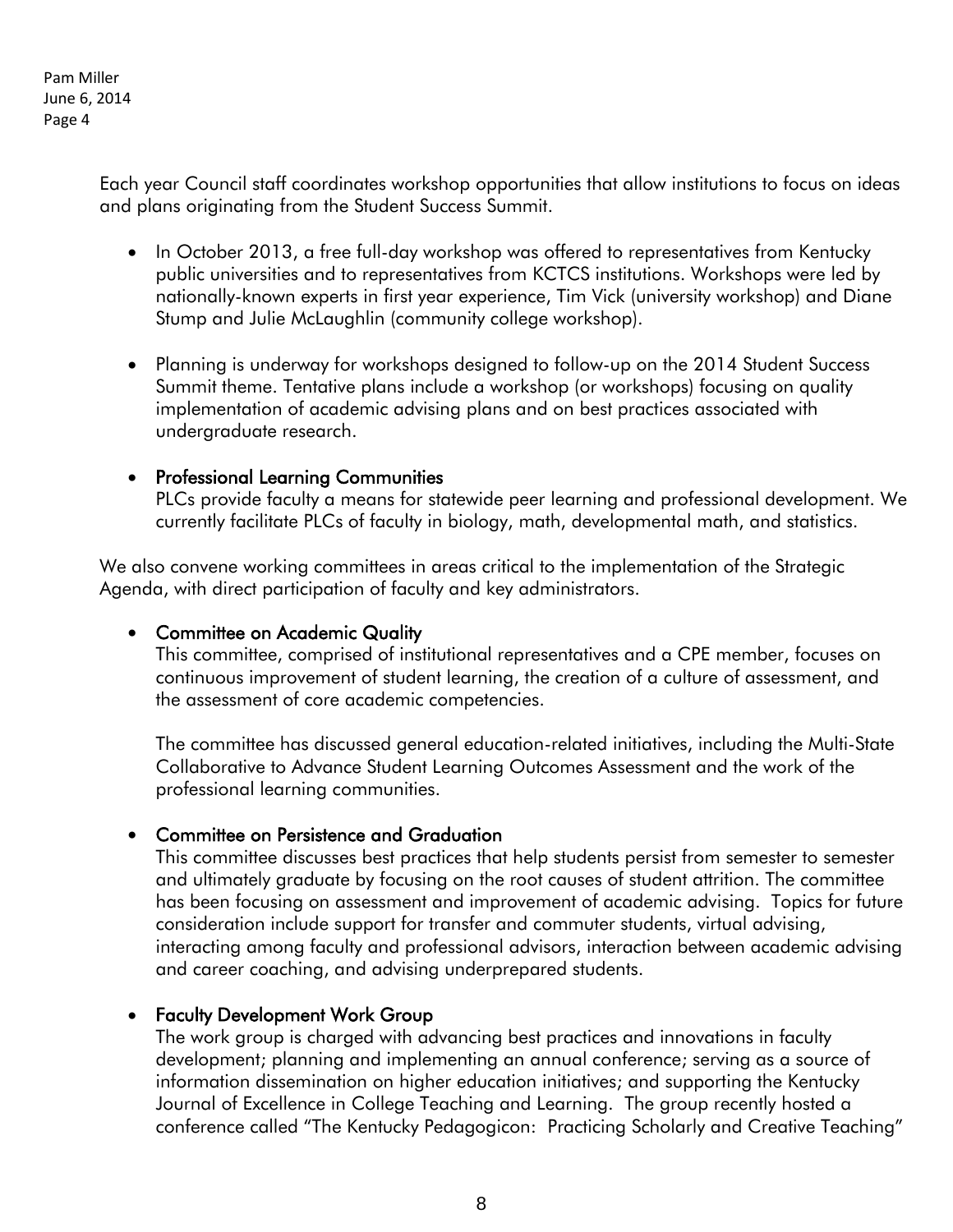> on May 16, 2014, at EKU. The opening plenary was devoted to a CPE presentation on student-centered pedagogy.

#### Institutional Grants for Targeted Student Success Initiatives

This "mini-grant" (RFP released in 2012) focused on the creation and implementation of specific strategies to increase persistence or graduation rates for near completers (students who accumulated at least 75 percent of the credit hours needed for degree completion). Elizabethtown CTC, Gateway CTC, Henderson CC, Hopkinsville CC, and WKU received awards totaling over \$15,000 for a second round of funding.

## Kentucky Student Success Network

The KSSN is a voluntary support structure that provides opportunities for campuses to implement their strategic plans. Current members include EKU, JCTC, KSU, and MoSU. Members meet quarterly with facilitators from EDI to participate in exercises focused on implementing strategies to close achievement gaps. EDI also works with individual schools in the network.

The network met in October 2013 to focus on gap-closing strategies and EDI will facilitate a statewide workshop in June focused on data-driven strategies to close achievement gaps.

### c. Launch *15 to Finish*, a communications strategy to encourage students to take at least 15 hours a semester or 30 hours a year to decrease time to graduation.

This campaign was launched at a statewide press event attended by the Lt. Governor, legislators, and representatives of each of our public universities. The effort has been widely embraced on our campuses and will change advising strategies, course selection patterns and, in time, shorten the time to graduation. We will be monitoring the implementation and success of the program as it gets up and running this fall.

#### d. Implement the revised General Education Transfer Policy and continue to implement initiatives to increase transfer including KnowHow2Transfer, Transfer Madness, and increased degree pathways between two and four year campuses.

With the education of campus staff and faculty on the General Education Transfer Agreement, many of the issues related to the transfer of general education credits have been resolved. Except for isolated exceptions, the policy is being implemented as intended and without question. When incidents do occur, they are resolved quickly.

Over the past year, the KnowHow2Transfer website has undergone a significant structural change. The development of an interface to allow institutions to enter and maintain degree pathways was the centerpiece of the initiative. Currently, institutions can develop degree pathways for associate of arts and associate of science completers. A free entry form that will allow for additional configurations currently is being tested and should be in production this summer.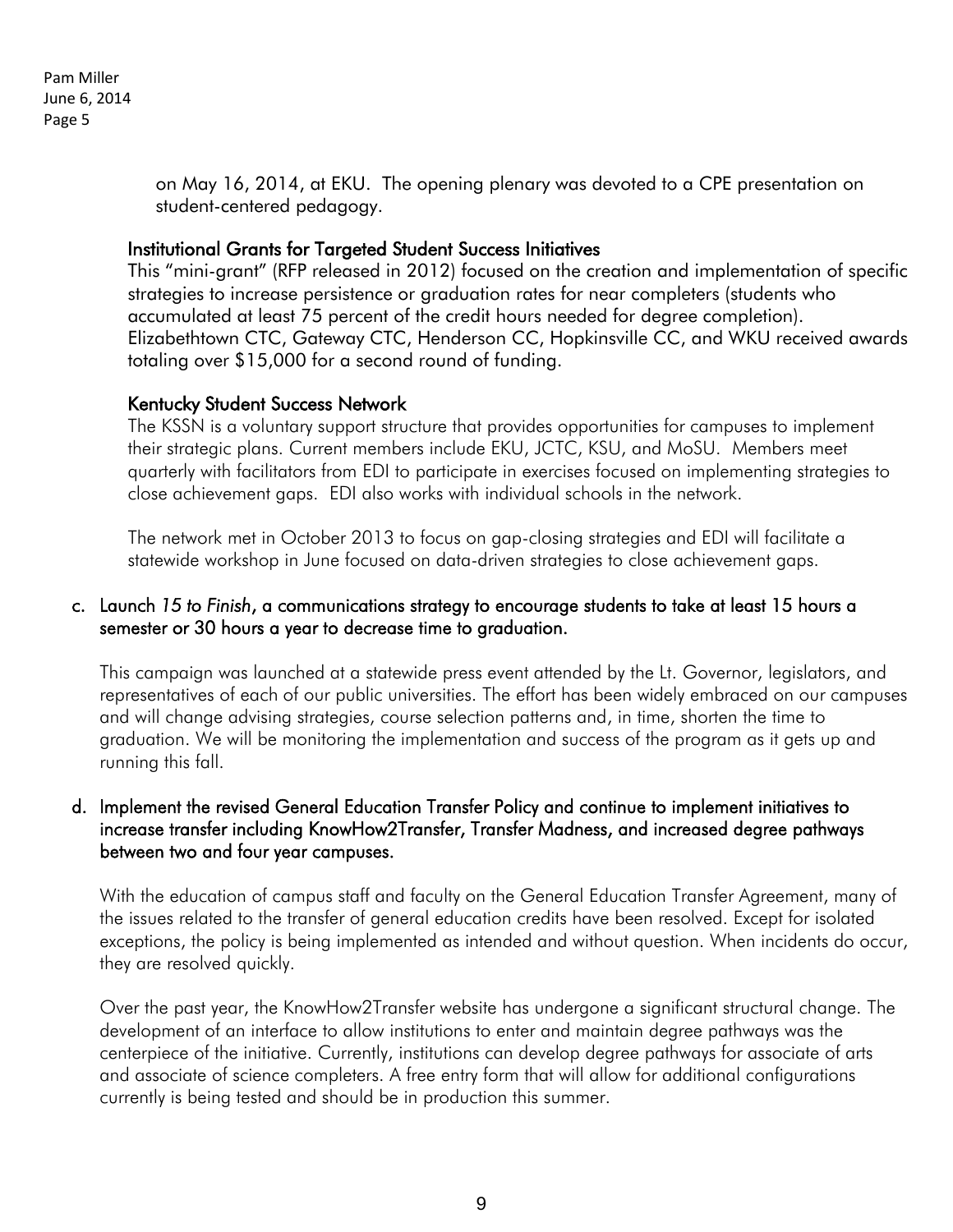> We have approximately 100 pathways in the approval process and anticipate many more this summer. The Statewide Transfer Committee met in the fall to work on issues related to the Transfer Equivalency System. Schedules were developed for submission of catalogs, the updating of general education degree tags, and the updating of course equivalencies. The committee elected to meet on an ad-hoc basis, requesting that transfer data be available at the next meeting.

> In March, the CPE, KCTCS, the public universities, and most of the AIKCU institutions partnered to host the 2nd Annual Transfer Madness. This event was attended by over 1200 high school and community college students who were interested in transferring to a four-year institution.

#### e. Work with campuses, KHEAA, state policymakers, and others to reduce financial barriers to college.

While we have had little success securing more funding for KHEAA, we have recently begun an effort, initiated by CPE, to better coordinate efforts undertaken by CPE, KHEAA and KDE to encourage college attendance by graduating high school seniors and to better educate students and their families about financial aid issues and opportunities beginning in middle school.

#### f. Strengthen the collaborative relationship between the CEO and the campuses, and support campus efforts to improve diversity consistent with campus diversity plans and the statewide diversity policy.

Key actions this past year include:

- Adding a Focus on Diversity at each CEO meeting to highlight distinct initiatives & programs at the public institutions (undergrad/grad initiatives, multicultural programs, special services – LGBTQ/Veterans/international, partnerships with K-12).
- Supporting additional diversity in the public universities/KCTCS boards of regents/trustees when openings become available.
- Providing input/feedback/endorsement of supporting the public postsecondary institutions' assistance with institutional waiver requests
- Advancing a recommendation to expand the statewide definition of diversity to recognize gender identity and presentation.
- Partnering with CPE through activities like the annual student success summits to address closing the achievement gaps, and improving degree completion of underrepresented student populations.

#### Research, Economic, and Community Development:

a. Work with the campus and community leaders, and other stakeholders to prioritize and implement the recommendations of the CPE's Rural Access Work Group, which focus on improving educational attainment in Kentucky's rural regions.

We are actively participating in SOAR initiative launched by the Governor and Congressman Rogers to improve per capita income and relieve poverty and unemployment in eastern Kentucky. Several of the recommendations in our rural access report are receiving active consideration and are helping guide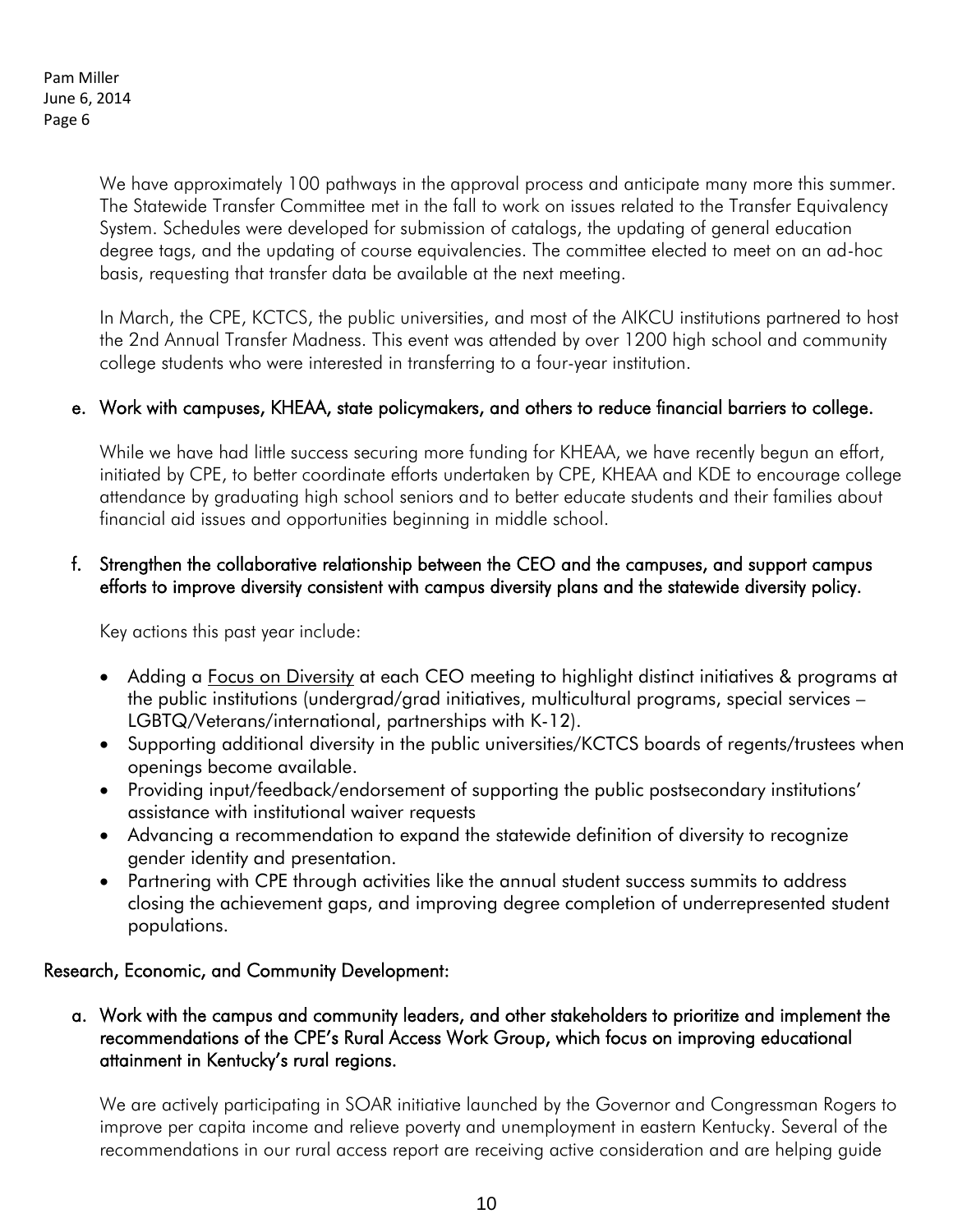discussions both in the SOAR region and across the Commonwealth. In addition, we have met with key legislators to alert them to the recommendations and have included various elements in our budget request.

b. Work with the presidents, the business community, and other leaders to advance the state's economic development agenda and address workforce challenges in the state's target industry sectors, including healthcare and manufacturing.

We have begun to strengthen and deepen our relationships with the business community. In March, our presidents and senior staff met at the State Chamber of Commerce headquarters for our monthly presidents' meeting, and used the venue to engage chamber leadership in a discussion about how the two sectors can work more closely together. Our efforts to secure funding for Commonwealth College led to Dave Adkisson, Chamber president, testifying before the legislature in support of the proposal. Some additional ideas are emerging that we hope will further enhance this relationship, although all would acknowledge we have significantly more to do.

## c. Continue to work with the Kentucky Center for Education and Workforce Statistics (KCEWS) and the campuses to assess the linkage between workforce supply and demand.

I serve on the board of directors of KCEWS and participate actively in those responsibilities. We do work closely at the staff level and will find as KCEWS develops the value of working collaboratively with the new office.

## d. Work with campuses to strengthen career development and entrepreneurship education.

CPE is working with the Cabinet for Health and Family Services to address growing healthcare provider shortages in the state. A 2013 health capacity report indicated Kentucky falls quite short of meeting the state's need for healthcare providers. CPE is working with representatives of the healthcare industry and our healthcare educators to determine where gaps may be filled by MDs and RNs, as well as extended providers including nurse practitioners and physician's assistants. Kentucky recently was named one of seven states that will participate in a National Governor's Association policy academy to develop strategies and effective practices to address this state and national need.

We are initiating discussions with campus representatives and partner agencies to discuss entrepreneurship education programs and support services on our college campuses. This was a recommendation of CPE's Rural Access Work Group, and CPE's Strategic Agenda.

## e. Evaluate the state's Lung Cancer Research Program, which is administered by the Council and funded through the cigarette excise tax.

The Kentucky Lung Cancer Research Program has existed since 2001 when UK and UofL began to receive funds from a portion of the Tobacco Master Settlement Agreement (MSA) to states. The Board, which is administered by CPE, has contracted with SciMed Consultants to review the program and results are due to the Governance Board on June 25. This review is being conducted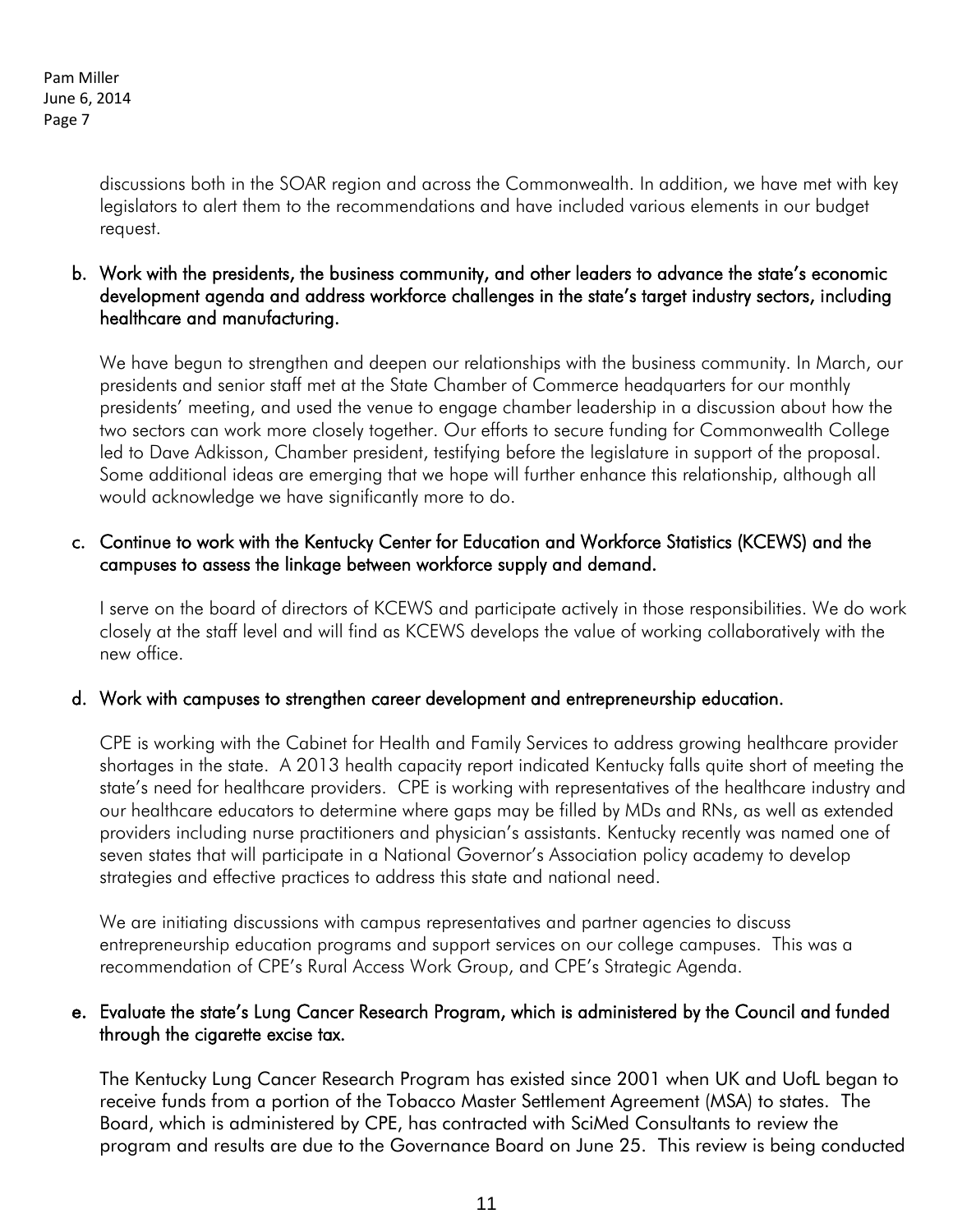at the request of the KLCRP Governance Board.

### f. Develop strategies to increase degrees in STEM-H related fields, including expanding support for pipeline programs like Project Lead the Way and Advance Kentucky.

We know that growing a workforce with an ample supply of people well trained in these disciplines is critical to the state's economic future. To that end, we have been supportive of efforts in K-12 to build the "pipeline" of students interested in pursuing these fields of study, and assuring that they enter our institutions with the foundational knowledge necessary to succeed in these demanding disciplines. In fact, it was our direct discussions with the Governor that encouraged additional funding for Advance KY, one of the most successful programs in the nation supporting minority and low income kids pursuing advanced placement (AP) courses while in high school. In addition, we have twice proposed performance funding models that provide enhanced funding for campuses that graduate students in these disciplines.

#### Efficiency and Innovation:

a. Work with campuses to finalize and launch the Kentucky Adult Higher Education Alliance (KAHEA), and work with state leaders to secure startup funding.

KAHEA (now Commonwealth College) did not receive requested funding in the recent legislative session, despite support from the Governor's office and the House. Despite the lack of state support, three institutions (KSU, UofL and WKU) have committed their own funds to move forward and develop degrees in an online competency-based format for working adults. Building the KCTCS Learn on Demand program and with the limited assistance of a Bill and Melinda Gates Foundation grant, the first degrees in this innovative new format will be available in 2015.

#### b. Facilitate collaborations among campuses that result in greater efficiencies, improved learning outcomes, and lowered costs by coordinating institutions participation in the Mindspring open education resources adoption project.

The multi-state Mindspring initiative could not find a funding source.

c. Help ensure that KyRON continues to provide adequate broadband capacity for online programs and services, research projects, resource sharing, and cloud applications. Acquire and light the fiber backbone connecting Frankfort, Louisville, Cincinnati, and Lexington. Begin to expand the KyRON infrastructure to Community Anchor Institutions.

KyRON awarded a contract for the first state-owned fiber network in Kentucky. The four-node network will connect Lexington, Frankfort, Louisville, and Cincinnati at speeds ten times faster than the current leased network. Governor Beshear and Congressman Rogers will follow the KyRON example and build a 3,000 mile Next Generation Network to promote economic development and to support state government operations. This \$100m project will be funded with state, federal, and private funds. It is based on university and KCTCS expertise and locations.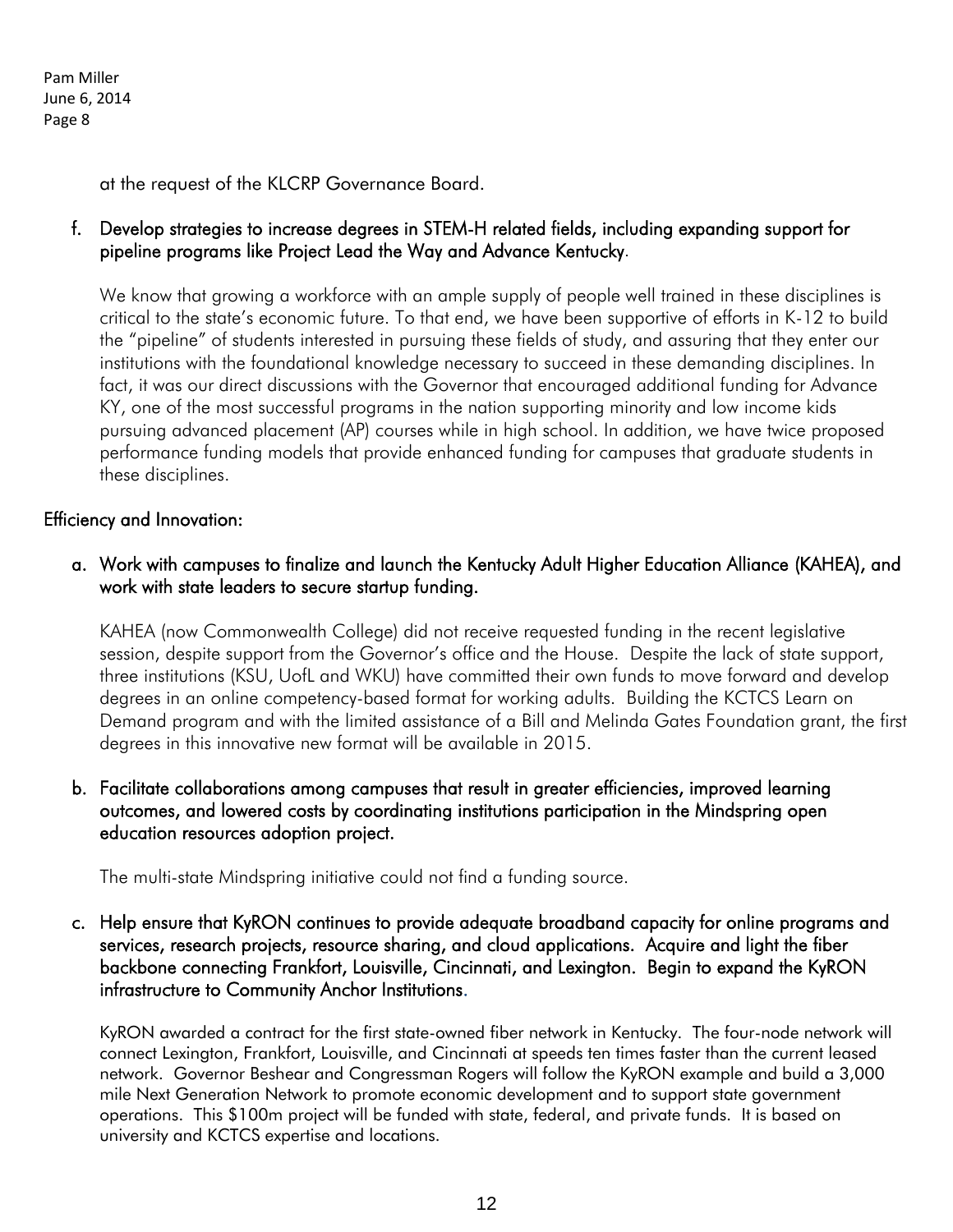#### d. Leverage the resources of the KYVC and the KYVL to help share assets across institutions by initiating new procurements to replace the current State Master Agreements for the Voyager Library Management System and the Blackboard Learning Management System.

A contract to replace the Voyager library system was negotiated and funds were requested in the FY2014-16 budget request. However, funds were not appropriated and the institutions are unable to supply their own funding. The path forward is unclear at this point in time.

#### e. Continue to improve CPE operational efficiencies with new information technology systems for Adult Education (Kentucky Adult Education Reporting System – KAERS) and Academic Affairs (Program Review and Data Warehouse).

During fiscal year 2014, various IT systems were introduced and existing systems were enhanced to help improve CPE operational efficiencies. They include:

- Kentucky's Academic Program Inventory is now available to internal users via WebI. WebI provides a web-based query, reporting and analysis tool for users to be self-sufficient in creating custom reports for relevant information to answer business questions.
- Kentucky Adult Education Reporting System (KAERS) was launched this fall. This system will improve information management and reporting for KYAE locations, staff, students, and administrators. The system also introduced a portal for each adult education learner and staff that allows them to monitor real-time academic progress, view schedules and access various KYAE services. Kentucky is the first state to offer portal services for adult educator students and staff.
- The CPE Program Review system was launched in the fall. This system assists CPE and institutional staff with managing periodic review of institutional programs via a web-based application. The system allows institutional staff to identify and review programs and recommend changes to program status. It adds automation and simplification to what was formerly a complex paper and email based process.
- An abbreviated annual licensure application implemented earlier this year. The abbreviated application minimizes licensure requirements in even numbered years thereby reducing efforts for institutions and CPE.
- A major upgrade to the existing GED application system was implemented earlier this year to accommodate the new GED test. The new system has resulted in significant savings for KYAE. Because electronic documents can be provided by email or FAX the same day they are requested, the need for UPS service to deliver paper documents was immediately reduced as was the staff time needed to process requests. The eTranscript option resulted in a 70% decrease in monthly UPS charges and also a decrease in regular postage charges.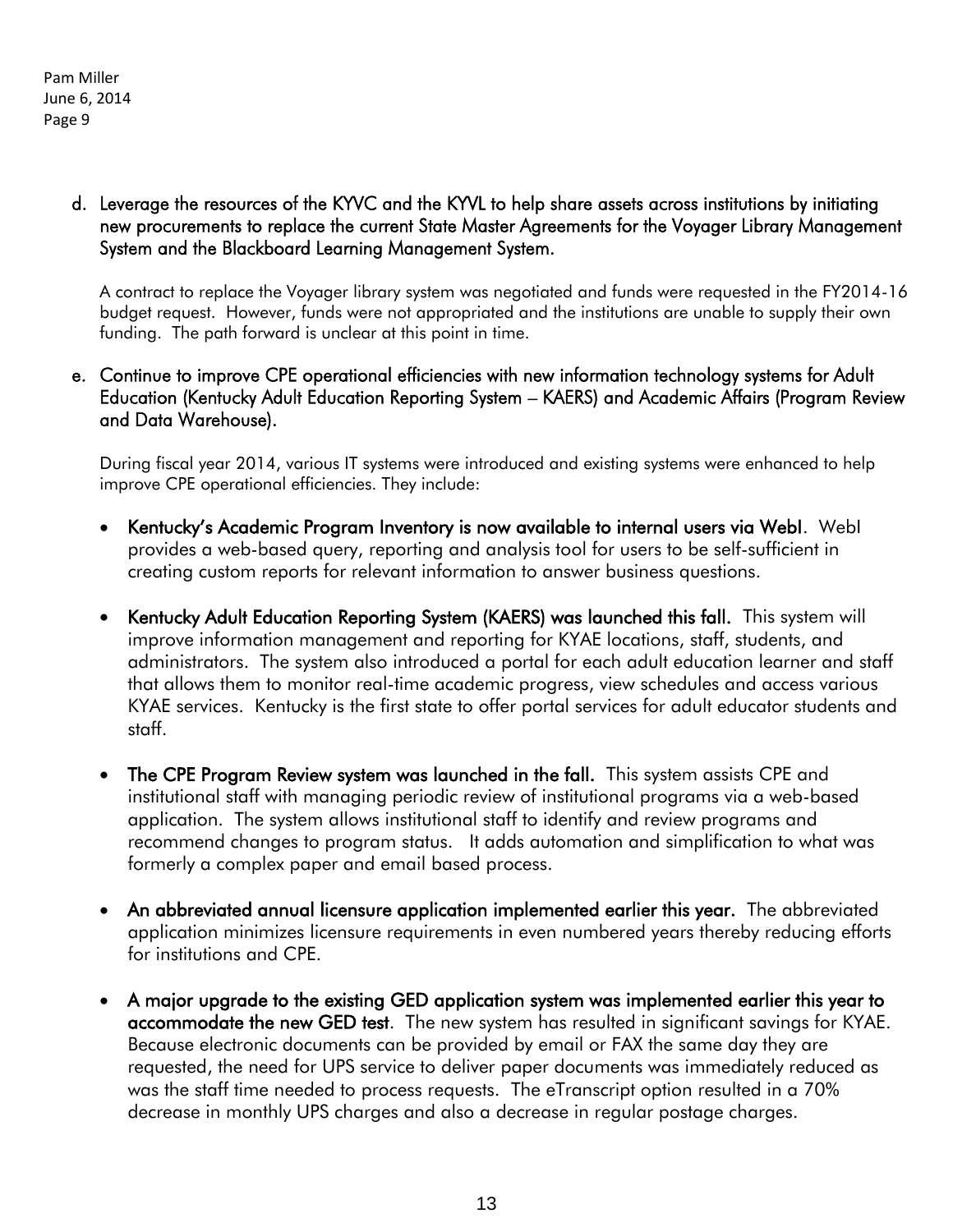- CPE launched Phase I of the Kentucky Postsecondary Education Database System (KPEDS) warehouse and WebI project, which will improve efficiencies, simplify reporting, and improve our data collection processes. The warehouse also houses licensure institutions' summary level data, program inventory information, facilities, and Minger data (campus crime data). In addition, external data sources such as Delta Costs are loaded in the KPEDS Warehouse.
- CPE's Academic Program Modifications system was launched in April, completing the suite of program management systems from notification of intended programs, proposal/creation of new programs, review of existing programs and modification of existing programs. Institutional users will identify and modify programs which CPE staff will review for approval or rejection.

#### f. Collaborate with KDE and EPSB in an initiative to create a common eTranscript system for all high schools and postsecondary institutions.

This effort was recently implemented and it will enhance both the speed at which high school transcripts can move between high schools and our colleges and universities, and it will reduce errors that often occur when hard copies had to be moved between educational providers. It also will lower the cost of this annual set of expenses for students and our institutions.

As you can see, both the scope of our work and the depth of the various challenges tend to be far more substantial than most people understand. It gets done, despite funding constraints, because we are blessed with a highly talented, and highly motivated staff, and a group of vice presidents who inspire their individual teams to work at the high levels that produce the results reported above. I am most fortunate to have each and every one of them.

Beyond the Work Plan, other activities should not go unmentioned.

We amended our licensure regulations this year to require all providers we license, including for-profit institutions, to abide by the same faculty requirements as SACS accredited institutions.

We are in the early stages of our development of a funding distribution model. It will be a complex and potentially difficult process. Several of our campuses want to preserve the current method based on historic shares, which conflicts directly with those that want to link funding in a meaningful way to mission and performance. We have established the process, and as of this writing, have brought colleagues in from several states that have implemented various approaches to funding to help set the stage for meaningful discussions that we hope will lead to a consensus around a new model.

We also have initiated an effort to mount a marketing campaign in advance of the 2016 session to improve the likelihood of securing some additional funding for our institutions. While the campuses would have to fund whatever effort may be undertaken, we have provided significant research to the presidents on probable activities and costs to facilitate a meaningful discussion around these ideas.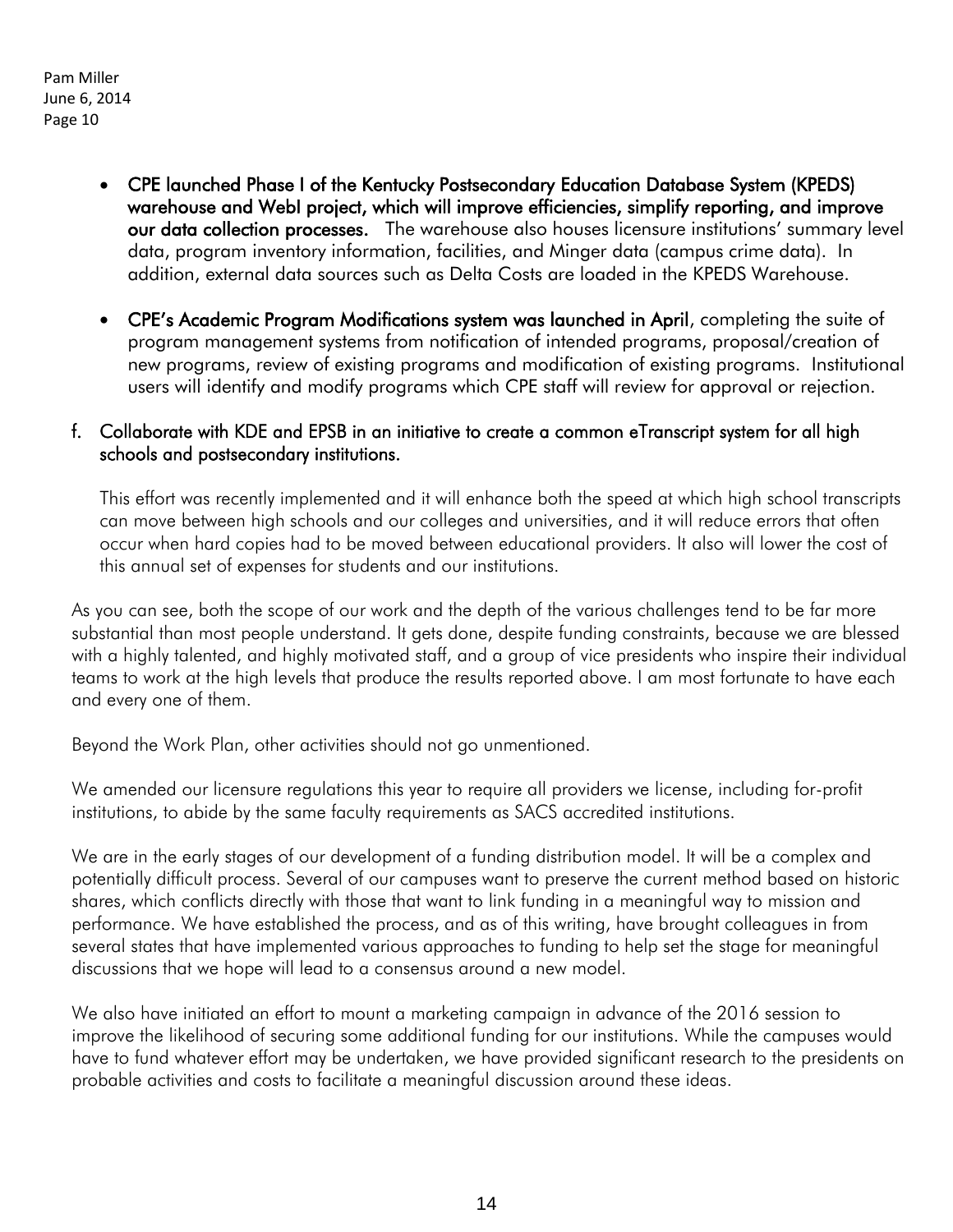> We were directly involved in helping manage the unfortunate demise of Mid-Continent University, working closely with the U.S. Department of Education and the state attorney general. Through our efforts, the closure of the campus went as smoothly as could be hoped for, assuring that affected students would suffer a minimum of disruption in their educational plans.

We have also been working closely with the board chair at Kentucky State University to assist in their transition to a new president.

I continue to work on the never ending challenge of keeping legislators and the Governor apprised of our purpose, our work, our challenges, and our needs in higher education. While there are some days I feel we have made great progress on one issue or another, there are others that keep reminding me I need to do better and do more to effectively advocate for higher education and for CPE.

Finally, I want to compliment the Council. I am most appreciative of the support you have shown me and our staff. We continue to ask each of you to do more and to give more of your time and talent, and each of you, when asked, never say "no." I am incredibly grateful for the confidence you have in me, and will hope to perform in ways that continue to be worthy of your ongoing trust.

Respectfully submitted,

Robert L. King President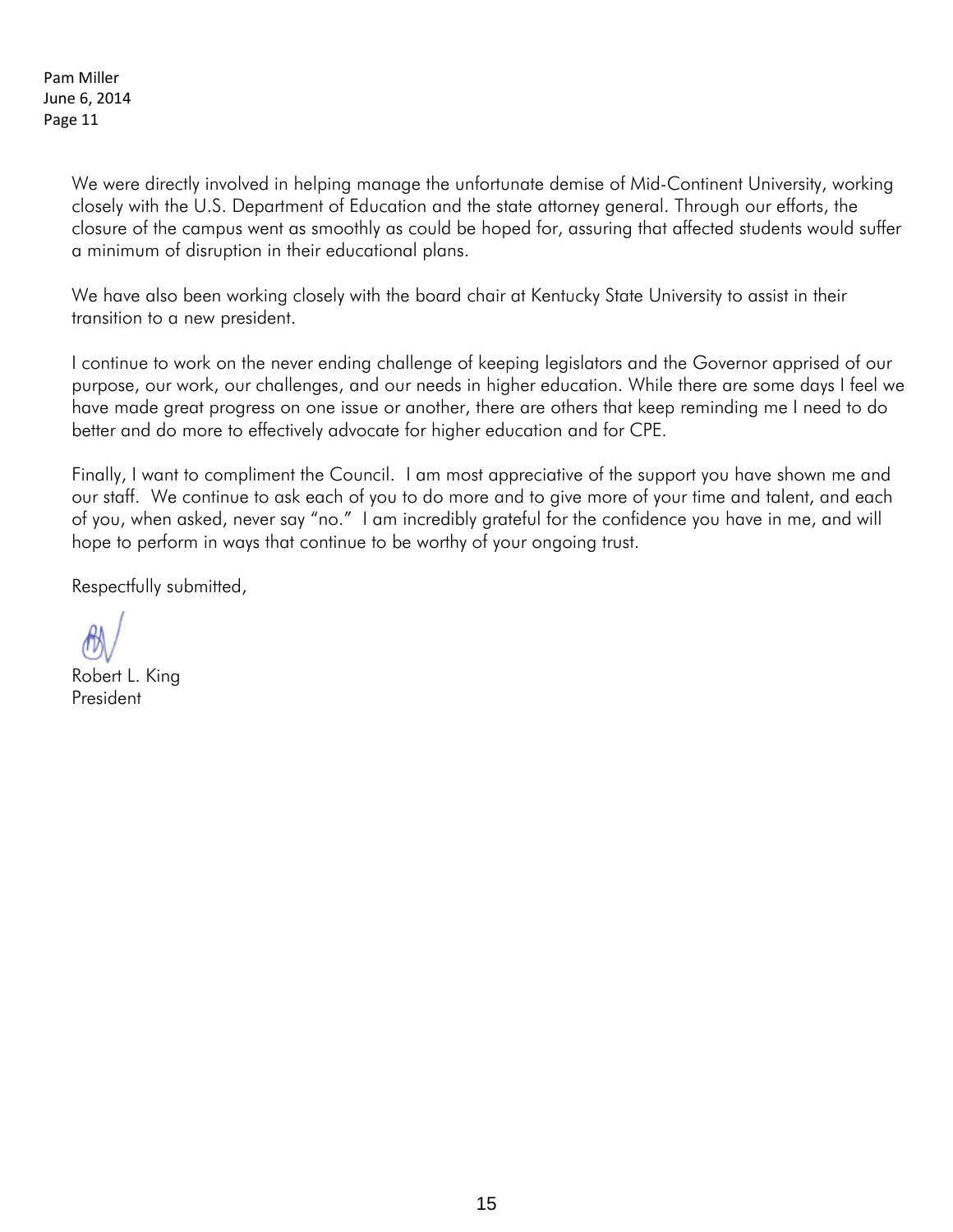#### **Council on Postsecondary Education 2014 Presidential Evaluation**

Summary of the methodology

Survey forms were mailed to:

The Governor;

6 leaders of the General Assembly involved with Postsecondary and Adult Education policy development;

8 university presidents, the president of KCTCS, the president of the Kentucky Association of Independent Kentucky Colleges and Universities;

16 members of the Council on Postsecondary Education; and

11 senior members of the staff of the Council on Postsecondary Education.

The individuals requested to evaluate President King's performance were supplied with a plain white envelope and a postage paid heavy brown envelope addressed to Blue & Co., LLC, the Council's independent certified public accounting agency, 250 West Main Street, Suite 2900, Lexington, KY, 40507.

The evaluators were advised that all submissions would be open records of the Council and they did not need to sign the submission. They were invited but not required to add comments about each individual question.

The evaluators were instructed to place the evaluation in the white envelope and seal it, then place the white envelope in the brown envelope and mail it to Blue & Co., LLC, the Council's independent certified public accounting agency, 250 West Main Street, Suite 2900, Lexington, KY, 40507.

On June 2, 2014, members of the Council's Executive Committee met at the offices of Blue & Co., LLC, and opened the submission and recorded the results.

#### **Scoring system**

| .5          |                         |                       |                       |                |
|-------------|-------------------------|-----------------------|-----------------------|----------------|
| Exceptional | Exceeds<br>Expectations | Meets<br>Expectations | Improvement<br>Needed | Unsatisfactory |

| <b>Executive summary of results</b>                                                    |     |
|----------------------------------------------------------------------------------------|-----|
| Average rating by 8 members of the General Assembly                                    | 4.2 |
| Average rating by 0 members of the Governor's Office staff                             | N/A |
| Average rating by 6 university, college, or community and technical college presidents | 3.3 |
| Average rating by 15 members of the Council on Postsecondary Education                 | 4.6 |
| Average rating by 9 senior members of the Council on Postsecondary Education staff     | 4.5 |
| Average overall rating giving equal weight to all 5 groups                             | 4.1 |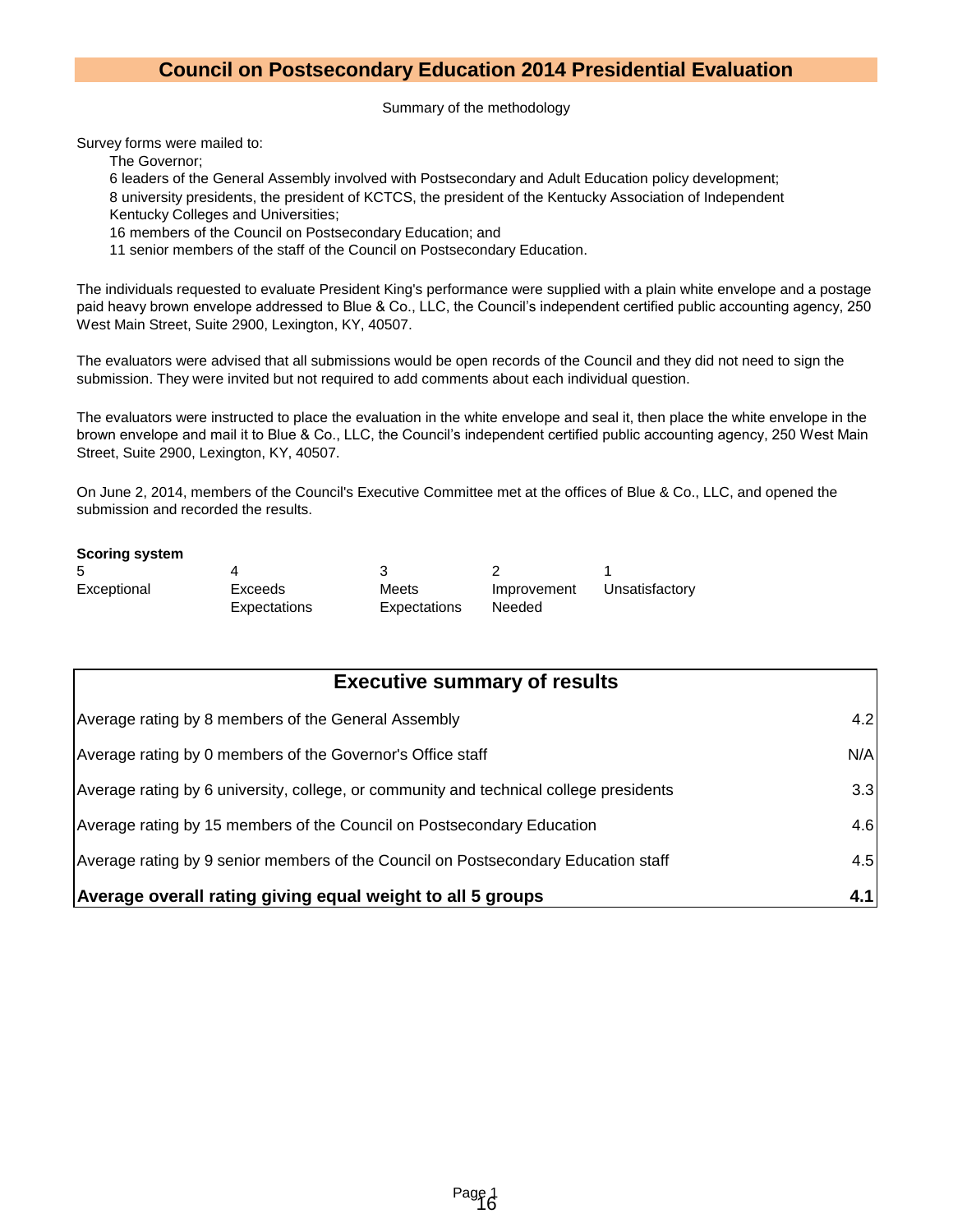Number of Respondents 4

Number of requests for evaluation, 6

#### **(1) Does President King have a clear understanding of the goals of postsecondary and adult education reform, and has he translated that understanding into progress and achievement?**

| Respondent<br>Response                                                                                                                                          |                |                                                          |  |                                                                                                                                                                                                                                                                  | Average<br>4.3 |  |  |  |  |  |  |
|-----------------------------------------------------------------------------------------------------------------------------------------------------------------|----------------|----------------------------------------------------------|--|------------------------------------------------------------------------------------------------------------------------------------------------------------------------------------------------------------------------------------------------------------------|----------------|--|--|--|--|--|--|
| Comments                                                                                                                                                        |                |                                                          |  | 1 Policymaking legislators have a short-term focus. Ongoing education reform requires<br>Dr. King's patient progress toward long-term goals to be continually translated into<br>"short-term" wins, understandable by legislators.                               |                |  |  |  |  |  |  |
| (2) Does President King work effectively with the members of the General Assembly, maintaining<br>good communication and a collegial, professional environment? |                |                                                          |  |                                                                                                                                                                                                                                                                  |                |  |  |  |  |  |  |
| Respondent                                                                                                                                                      |                |                                                          |  |                                                                                                                                                                                                                                                                  | Average        |  |  |  |  |  |  |
| Response                                                                                                                                                        |                | $\begin{array}{cccc} 1 & 2 & 3 \\ 2 & 5 & 5 \end{array}$ |  |                                                                                                                                                                                                                                                                  | 4.0            |  |  |  |  |  |  |
| Comments                                                                                                                                                        |                |                                                          |  | 1 As stated above, the challenge of balancing the competing interests of the university<br>presidents, the larger vision of postsecondary education improvement, the challenge<br>of limited resources and the General Assembly's short-term focus is daunting.  |                |  |  |  |  |  |  |
|                                                                                                                                                                 |                |                                                          |  | (3) To the extent of your personal knowledge, has President King established a positive,<br>professional reputation in the state and built effective relationships with CPE members,<br>campus leaders, the Governor and his staff and other key policy leaders? |                |  |  |  |  |  |  |
| Respondent                                                                                                                                                      |                |                                                          |  |                                                                                                                                                                                                                                                                  | Average        |  |  |  |  |  |  |
| Response                                                                                                                                                        | $\overline{4}$ | $\overline{4}$                                           |  |                                                                                                                                                                                                                                                                  | 4.3            |  |  |  |  |  |  |
| Comments                                                                                                                                                        |                |                                                          |  | 1 I believe his reputation is solid and his professionalism without question. Past history<br>of CPE leadership leaves a lingering perception that he occasionally must overcome.                                                                                |                |  |  |  |  |  |  |
| challenges associated with this position?                                                                                                                       |                |                                                          |  | (4) Has President King responded well to unanticipated or difficult situations, and to the specific                                                                                                                                                              |                |  |  |  |  |  |  |
| Respondent                                                                                                                                                      |                |                                                          |  |                                                                                                                                                                                                                                                                  | Average        |  |  |  |  |  |  |
| Response                                                                                                                                                        |                | $\frac{1}{2}$ $\frac{2}{5}$ $\frac{3}{5}$ $\frac{4}{5}$  |  |                                                                                                                                                                                                                                                                  | 4.3            |  |  |  |  |  |  |
| Comments                                                                                                                                                        | 1              | exception.                                               |  | Communicating the valuable role of sound education policy to lawmakers needs<br>constant improvement by all leaders in the education arena. CPE and Dr. King are no                                                                                              |                |  |  |  |  |  |  |

**Over-all evaluation by the members of the Legislature 4.2**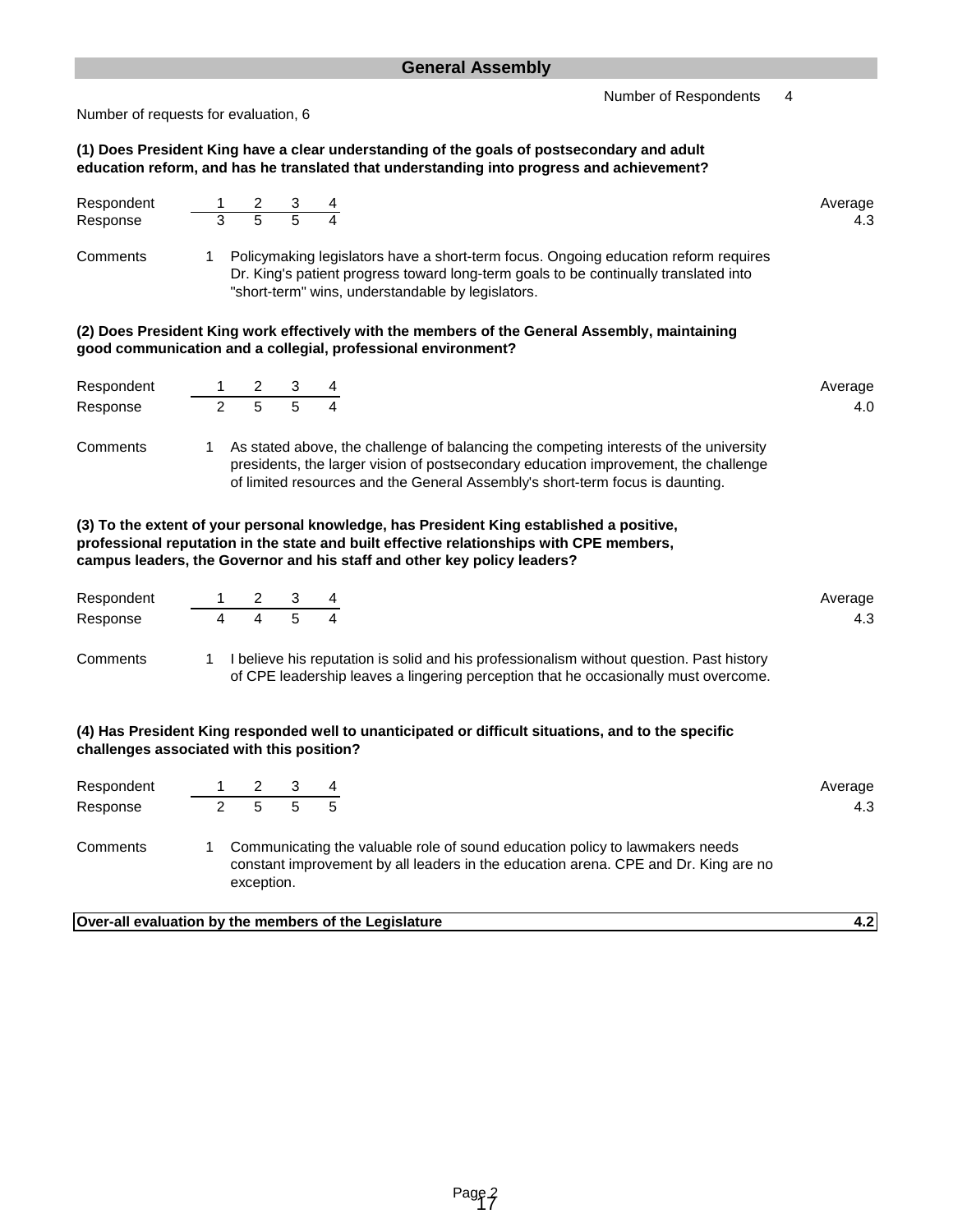|                                                                                                                                                                                        | <b>Governor</b>                                                                                                                                                                                                                                                        |                       |   |         |  |  |  |  |
|----------------------------------------------------------------------------------------------------------------------------------------------------------------------------------------|------------------------------------------------------------------------------------------------------------------------------------------------------------------------------------------------------------------------------------------------------------------------|-----------------------|---|---------|--|--|--|--|
| Number of requests for evaluation 1                                                                                                                                                    |                                                                                                                                                                                                                                                                        | Number of Respondents | 0 |         |  |  |  |  |
| (1) Does President King have a clear understanding of the goals of postsecondary and adult<br>education reform and has he translated that understanding into progress and achievement? |                                                                                                                                                                                                                                                                        |                       |   |         |  |  |  |  |
| Respondent<br>Response                                                                                                                                                                 | 1<br>No response                                                                                                                                                                                                                                                       |                       |   | Average |  |  |  |  |
| Comments                                                                                                                                                                               |                                                                                                                                                                                                                                                                        |                       |   |         |  |  |  |  |
|                                                                                                                                                                                        | (2) Does President King work effectively with the Governor and his staff, maintaining good<br>communication and a collegial, professional environment?                                                                                                                 |                       |   |         |  |  |  |  |
| Respondent<br>Response                                                                                                                                                                 | 1<br>No response                                                                                                                                                                                                                                                       |                       |   | Average |  |  |  |  |
| Comments                                                                                                                                                                               |                                                                                                                                                                                                                                                                        |                       |   |         |  |  |  |  |
|                                                                                                                                                                                        | (3) To the extent of your personal knowledge, has President King established a positive, professional<br>reputation in the state and built effective relationships with CPE members, campus leaders, members<br>of the General Assembly, and other key policy leaders? |                       |   |         |  |  |  |  |
| Respondent                                                                                                                                                                             | 1                                                                                                                                                                                                                                                                      |                       |   | Average |  |  |  |  |
| Response                                                                                                                                                                               | No response                                                                                                                                                                                                                                                            |                       |   |         |  |  |  |  |
| Comments                                                                                                                                                                               |                                                                                                                                                                                                                                                                        |                       |   |         |  |  |  |  |
|                                                                                                                                                                                        | (4) Has President King responded well to unanticipated or difficult situations, and to the specific<br>challenges associated with this position?                                                                                                                       |                       |   |         |  |  |  |  |
| Respondent                                                                                                                                                                             |                                                                                                                                                                                                                                                                        |                       |   | Average |  |  |  |  |
| Response<br>Comments                                                                                                                                                                   | No response                                                                                                                                                                                                                                                            |                       |   |         |  |  |  |  |
|                                                                                                                                                                                        | Over-all evaluation by Governor's Office Staff                                                                                                                                                                                                                         |                       |   | N/A     |  |  |  |  |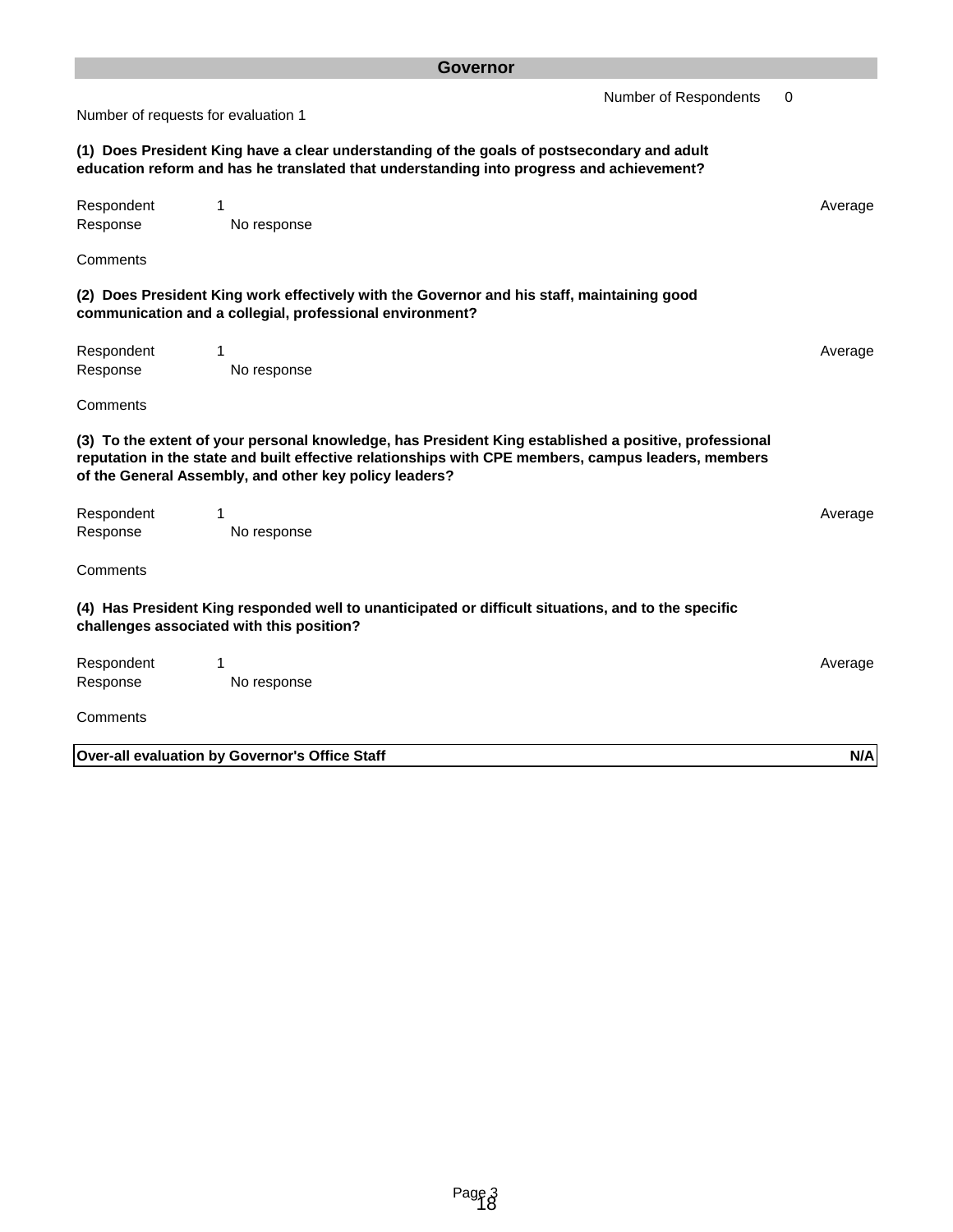#### **Presidents**

Number of requests for evaluation, 10 Number of Respondents 6

**(1) Does President King have a clear understanding of the goals of postsecondary and adult education reform, and has he translated that understanding into progress and achievement?**

| Respondent |                |                                                                                                                                                                                                 | 3 | 4 | 5 | b |                                                                                                                                                                                                                                                                                                                                                                                                                                                                                                                                                                              | Average |  |  |  |  |  |  |
|------------|----------------|-------------------------------------------------------------------------------------------------------------------------------------------------------------------------------------------------|---|---|---|---|------------------------------------------------------------------------------------------------------------------------------------------------------------------------------------------------------------------------------------------------------------------------------------------------------------------------------------------------------------------------------------------------------------------------------------------------------------------------------------------------------------------------------------------------------------------------------|---------|--|--|--|--|--|--|
| Response   | 3              | 3                                                                                                                                                                                               | 3 | 4 | Δ |   |                                                                                                                                                                                                                                                                                                                                                                                                                                                                                                                                                                              | 3.7     |  |  |  |  |  |  |
| Comments   | $\overline{2}$ | Understanding yes. Progress and achievement hampered by lack of executive branch<br>and legislative support<br>checked "meets expectations" because I believe that higher education in Kentucky |   |   |   |   |                                                                                                                                                                                                                                                                                                                                                                                                                                                                                                                                                                              |         |  |  |  |  |  |  |
|            |                |                                                                                                                                                                                                 |   |   |   |   | continues to make progress. While most of that is due to the faculty, staff, and<br>administration of our respective colleges and universities, it does also occur through<br>the coordination provided by Bob King and the Council. However, there is limited<br>progress with the higher education budget, and in advocating for higher education<br>with state government. We were able to get capital projects in the 2014-16 biennial<br>budget, but an unexpected cut and the failure to devote any serious attention to the<br>funding model were both disappointing. |         |  |  |  |  |  |  |
|            | $\sim$         | Dah awaala in this sess                                                                                                                                                                         |   |   |   |   |                                                                                                                                                                                                                                                                                                                                                                                                                                                                                                                                                                              |         |  |  |  |  |  |  |

6 Bob excels in this area.

in other areas, however.

#### **maintaining good communication and a collegial, professional environment? (2) Does President King work effectively with the presidents of Kentucky's postsecondary institutions,**

| Respondent |                                                                                                                                                                                                                                                                                                                                                                                      |                                   | 3 |                                                                                                                                                                           | 5 | 6 |  | Average |  |  |  |
|------------|--------------------------------------------------------------------------------------------------------------------------------------------------------------------------------------------------------------------------------------------------------------------------------------------------------------------------------------------------------------------------------------|-----------------------------------|---|---------------------------------------------------------------------------------------------------------------------------------------------------------------------------|---|---|--|---------|--|--|--|
| Response   |                                                                                                                                                                                                                                                                                                                                                                                      | 4                                 |   |                                                                                                                                                                           |   |   |  | 3.5     |  |  |  |
| Comments   |                                                                                                                                                                                                                                                                                                                                                                                      | appears frustrated with his role. |   | Communication is limited and topical. Does not have a strong working relationship<br>with the presidents. Bob's agenda does not necessarily align with the presidents. He |   |   |  |         |  |  |  |
|            | Bob continues to communicate well with the Presidents and works in a collegial<br>professional manner. For the most part, Bob is generally unbiased.<br>Bob always strives to keep us informed and makes every effort to elicit our input.<br>4<br>An area of improvement. A challenging expectation as CPE and campus presidents<br>6<br>have different policy objectives at times. |                                   |   |                                                                                                                                                                           |   |   |  |         |  |  |  |
|            |                                                                                                                                                                                                                                                                                                                                                                                      |                                   |   |                                                                                                                                                                           |   |   |  |         |  |  |  |

**(3) To the extent of your personal knowledge, has President King established a positive, professional reputation in the state and built effective relationships with CPE members, the Governor and his staff, members of the General Assembly, and other key policy leaders?**

| Respondent |                                                                                                                                                                                                                                                                                                                                                                | 2             | 3 | 4 | 5 | 6 |                                                                                                                                                                                                                                                                                                                                                                                                                                                                                                                                                                                                                                                                                                  | Average |  |  |
|------------|----------------------------------------------------------------------------------------------------------------------------------------------------------------------------------------------------------------------------------------------------------------------------------------------------------------------------------------------------------------|---------------|---|---|---|---|--------------------------------------------------------------------------------------------------------------------------------------------------------------------------------------------------------------------------------------------------------------------------------------------------------------------------------------------------------------------------------------------------------------------------------------------------------------------------------------------------------------------------------------------------------------------------------------------------------------------------------------------------------------------------------------------------|---------|--|--|
| Response   | 3                                                                                                                                                                                                                                                                                                                                                              | $\mathcal{P}$ |   | 2 | 4 | 3 |                                                                                                                                                                                                                                                                                                                                                                                                                                                                                                                                                                                                                                                                                                  | 2.5     |  |  |
| Comments   | 2                                                                                                                                                                                                                                                                                                                                                              | seriously.    |   |   |   |   | Relationships with CPE and staff appear good. Not sure about Governor and staff.<br>Bob does not appear to have much influence with them. Relationships with members<br>of the General Assembly are poor to non-existent. I don't think he works at it very<br>Bob has established a positive professional reputation with the Governor and General<br>Assembly. It's just that CPE efforts have been ineffective in achieving desired<br>outcomes. The last two models were dismissed by both the Governor and the General<br>Assembly and an innovative capital projects pooled approach was also dismissed by<br>the Governor and General Assembly. Thus my "Needs Improvement" score to this |         |  |  |
|            | particular question.<br>While Bob knows the state and its key players, I believe CPE needs to do a better job -<br>4<br>with Bob as the lead - in communicating a more concise and clearer message to key<br>policy makers as K-12 did during this past session.<br>Yes, but probably could do more personally. To do more would mean shifting priorities<br>6 |               |   |   |   |   |                                                                                                                                                                                                                                                                                                                                                                                                                                                                                                                                                                                                                                                                                                  |         |  |  |
|            |                                                                                                                                                                                                                                                                                                                                                                |               |   |   |   |   |                                                                                                                                                                                                                                                                                                                                                                                                                                                                                                                                                                                                                                                                                                  |         |  |  |

Page 4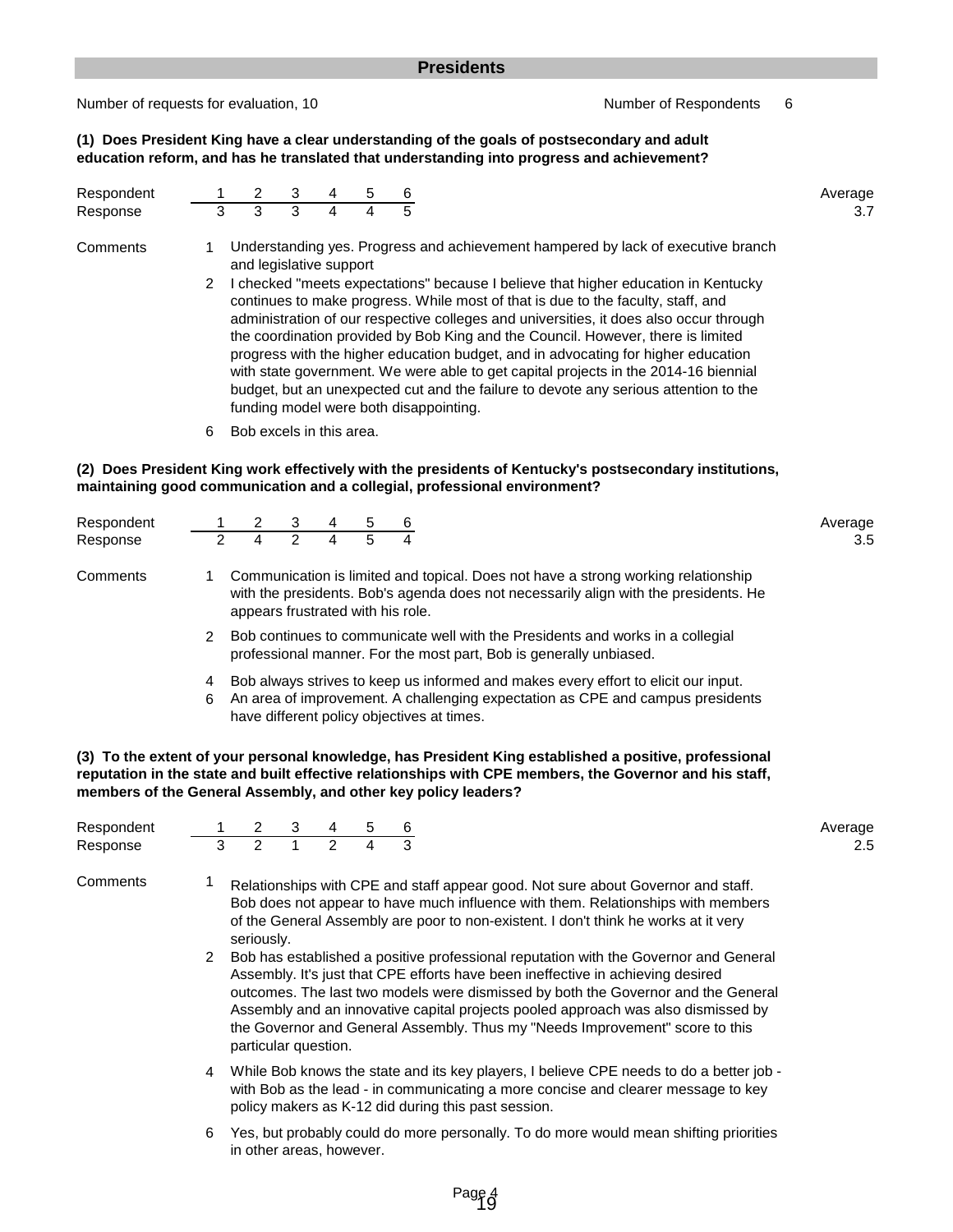#### **(4) Has President King responded well to unanticipated or difficult situations, and to the specific challenges associated with this position?**

| Respondent |   |                                                                                                                                    | 3 | 4 |  |                                          | Average                                                                                                                                                                                                                                                                                                                                                                                                                                       |  |  |  |  |
|------------|---|------------------------------------------------------------------------------------------------------------------------------------|---|---|--|------------------------------------------|-----------------------------------------------------------------------------------------------------------------------------------------------------------------------------------------------------------------------------------------------------------------------------------------------------------------------------------------------------------------------------------------------------------------------------------------------|--|--|--|--|
| Response   |   | 4                                                                                                                                  | 2 | 3 |  |                                          | 3.2                                                                                                                                                                                                                                                                                                                                                                                                                                           |  |  |  |  |
| Comments   | 2 |                                                                                                                                    |   |   |  | keel in the midst of multiple pressures. | Bob serves in an exceedingly difficult, politically charged position where the<br>unexpected is the norm. It is difficult to coordinate eight universities and a community<br>and technical college system and advocate for the needs of each institution. Bob is<br>the most effective at doing so of the five CPE presidents with whom I have worked<br>over the last 17 years. He keeps his cool when tension mounts and maintains an even |  |  |  |  |
|            | 6 | Yes, reductions in staff makes this difficult at times because Bob's ability to respond<br>ad hoc often requires staff assistance. |   |   |  |                                          |                                                                                                                                                                                                                                                                                                                                                                                                                                               |  |  |  |  |

#### **(5) Has President King advanced the objectives and priorities set by the CPE members for the performance period (see attached Plan of Work- July 2013 through July 2014)?**

| Respondent |   |                                                                                                                                                                                             | 3 |   | 5 | 6 |                                                                                                                                                                                                                                                                                                                                                                                                                                                                                                                         | Average |  |  |  |  |  |  |  |
|------------|---|---------------------------------------------------------------------------------------------------------------------------------------------------------------------------------------------|---|---|---|---|-------------------------------------------------------------------------------------------------------------------------------------------------------------------------------------------------------------------------------------------------------------------------------------------------------------------------------------------------------------------------------------------------------------------------------------------------------------------------------------------------------------------------|---------|--|--|--|--|--|--|--|
| Response   | 3 | 4                                                                                                                                                                                           | 3 | 3 |   |   |                                                                                                                                                                                                                                                                                                                                                                                                                                                                                                                         | 3.5     |  |  |  |  |  |  |  |
| Comments   |   | CPE Staff has arranged the agenda pretty well all things considered. Best success<br>this year was the tuition setting process. Good interaction with CPE members,<br>presidents and staff. |   |   |   |   |                                                                                                                                                                                                                                                                                                                                                                                                                                                                                                                         |         |  |  |  |  |  |  |  |
|            |   | based funding model going forward.                                                                                                                                                          |   |   |   |   | For the most part, Bob has led CPE efforts (staff and Council) in effective coordination<br>with the campuses to make progress on most of the college readiness, student<br>success, economic development, and efficiency/innovation initiatives. As stated<br>earlier, the one glaring exception this past year was a complex funding model which<br>was quickly shelved when the Governor announced another budget cut to higher<br>education. Hopefully, that can be remedied with a new Governor and a performance- |         |  |  |  |  |  |  |  |
|            | 4 |                                                                                                                                                                                             |   |   |   |   | College Readiness - Yes. Student Success - needs work. Research development -<br>yes. Efficiency and Innovation - needs work.                                                                                                                                                                                                                                                                                                                                                                                           |         |  |  |  |  |  |  |  |

6 It appears to be the case. CPE members are in a better position to respond.

#### **(6) Do you view President King as an ally and advocate for the entire system of postsecondary education? Is he effective in that role and has he treated you and your institution fair?**

| Respondent |                                                                                                                                   | $\overline{2}$                                                                                                                                                                                                                                                                                                                                                                                                                                                                                                                                                                                                                                                                | 3 | 4 | 5 | 6 |                                                                                                                                                                                                                                                                                                                      | Average |  |  |  |  |  |
|------------|-----------------------------------------------------------------------------------------------------------------------------------|-------------------------------------------------------------------------------------------------------------------------------------------------------------------------------------------------------------------------------------------------------------------------------------------------------------------------------------------------------------------------------------------------------------------------------------------------------------------------------------------------------------------------------------------------------------------------------------------------------------------------------------------------------------------------------|---|---|---|---|----------------------------------------------------------------------------------------------------------------------------------------------------------------------------------------------------------------------------------------------------------------------------------------------------------------------|---------|--|--|--|--|--|
| Response   | 3                                                                                                                                 | 4                                                                                                                                                                                                                                                                                                                                                                                                                                                                                                                                                                                                                                                                             |   | 4 | 5 |   |                                                                                                                                                                                                                                                                                                                      | 3.5     |  |  |  |  |  |
| Comments   |                                                                                                                                   |                                                                                                                                                                                                                                                                                                                                                                                                                                                                                                                                                                                                                                                                               |   |   |   |   | He is an advocate but results would show not very effective. Messages too complex<br>and not impactful. For example, P-12's message this year was "restore funding to<br>2008 funds" Ours was don't cut our budget. He rarely communicates with me<br>outside of our monthly meetings. Don't know who he talks with. |         |  |  |  |  |  |
|            | 2                                                                                                                                 | Bob is an ally for higher education and advocates for the entire collection of<br>institutions. He has treated me and WKU fairly and objectively. Bob is always quick to<br>receive a call whether it be a call for help, advice, or a suggestion for CPE to consider.<br>I also know I can trust Bob with confidential or sensitive information and receive<br>objective council on public or private matters. I consider Bob King to be a friend and<br>trusted colleague. Having said that, we have important work to do going forward<br>especially in the creation of a new funding model that results in budgetary gains when<br>the General Assembly convenes in 2016. |   |   |   |   |                                                                                                                                                                                                                                                                                                                      |         |  |  |  |  |  |
|            | 4                                                                                                                                 | Yes - Bob has always been fair and accommodating.                                                                                                                                                                                                                                                                                                                                                                                                                                                                                                                                                                                                                             |   |   |   |   |                                                                                                                                                                                                                                                                                                                      |         |  |  |  |  |  |
|            | Yes, it is not reasonable to expect 100% agreement. However, Bob communicates<br>6<br>well and is open to discussing differences. |                                                                                                                                                                                                                                                                                                                                                                                                                                                                                                                                                                                                                                                                               |   |   |   |   |                                                                                                                                                                                                                                                                                                                      |         |  |  |  |  |  |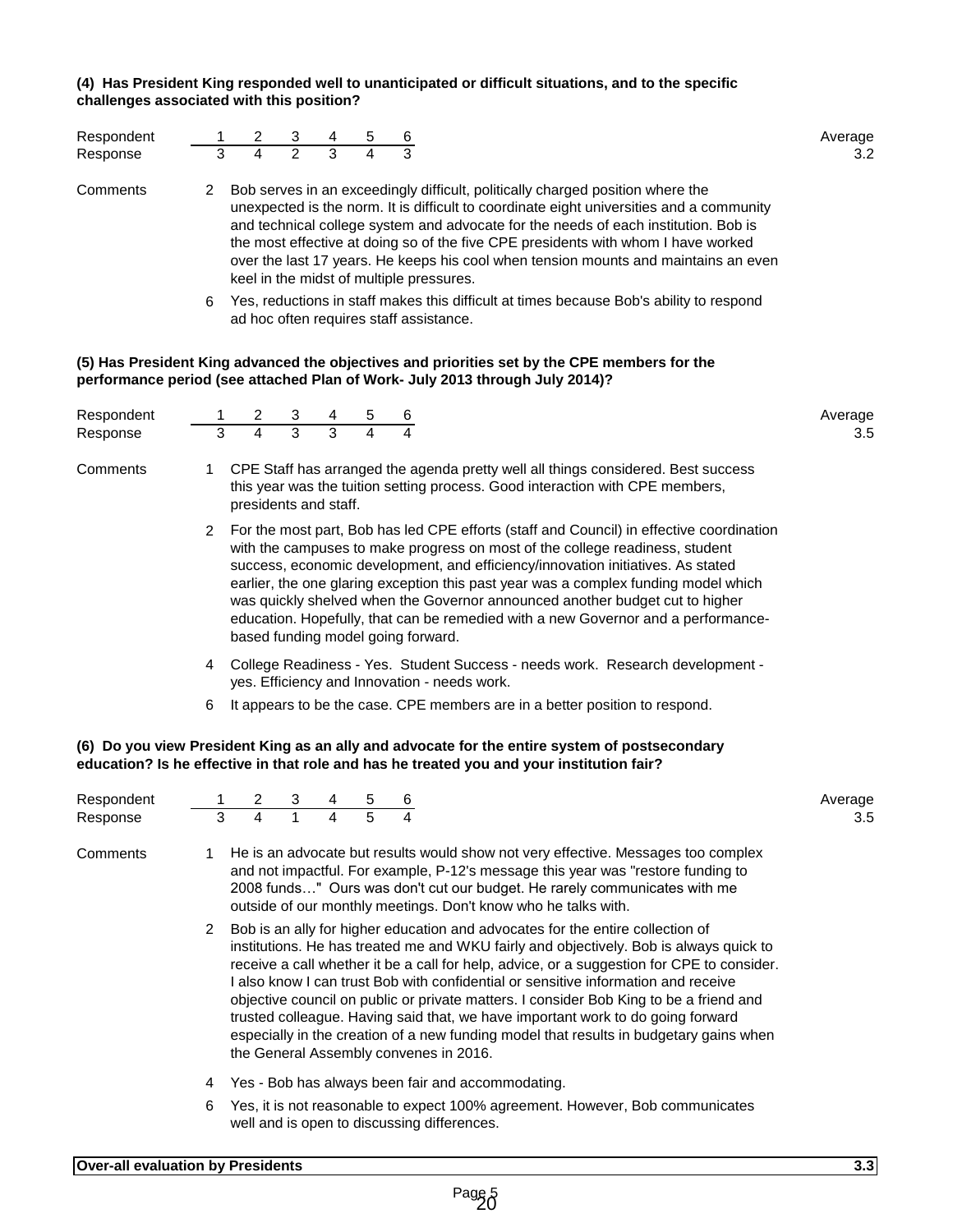| <b>CPE Members</b> |  |  |
|--------------------|--|--|
|--------------------|--|--|

Number of requests for evaluation, 16 Number of Respondents 15

**(1) Does President King have a clear understanding of the goals of postsecondary and adult education reform, and has he translated that understanding into progress and achievement?**

| Respondent |                                                                                                                                                                                                                           |                                                                                                                                                                                                 | 3 |    | 5 | 6 |   | 8 | 9 | 10 | 11 | 12 | 13 | 14 | 15 | Average |
|------------|---------------------------------------------------------------------------------------------------------------------------------------------------------------------------------------------------------------------------|-------------------------------------------------------------------------------------------------------------------------------------------------------------------------------------------------|---|----|---|---|---|---|---|----|----|----|----|----|----|---------|
| Response   | 5                                                                                                                                                                                                                         | 5                                                                                                                                                                                               | 5 | 5. |   | 3 | 5 | 4 |   | 5  | 5  | 5  |    | 5  | 5  | 4.7     |
| Comments   | 10                                                                                                                                                                                                                        | He has a very clear understanding but is hindered by the fiscal realities impaired<br>by other branches of government.                                                                          |   |    |   |   |   |   |   |    |    |    |    |    |    |         |
|            | Continues to align priorities and actions to these goals, and focuses on what<br>11<br>progress/achievement means to various groups - board, staff, institutions, etc.<br>Tailors his message with a clear understanding. |                                                                                                                                                                                                 |   |    |   |   |   |   |   |    |    |    |    |    |    |         |
|            | 14                                                                                                                                                                                                                        | I think President King has a wealth of knowledge about postsecondary education<br>and a very clear understanding of our goals which has allowed him to lead the<br>CPE in an exemplary fashion. |   |    |   |   |   |   |   |    |    |    |    |    |    |         |

#### **(2) Does President King work effectively with the CPE members, maintaining good communication and a collegial, professional environment?**

| Respondent |                                                                                                                                                                                                                                                                                                                                                                         |                                                                                                                                                                                                                                                                                                                                                              | 3 | 4 | 5 | 6 |   | 8 | 9 | 10 | 11 | 12 | 13 | 14 | 15 | Average |
|------------|-------------------------------------------------------------------------------------------------------------------------------------------------------------------------------------------------------------------------------------------------------------------------------------------------------------------------------------------------------------------------|--------------------------------------------------------------------------------------------------------------------------------------------------------------------------------------------------------------------------------------------------------------------------------------------------------------------------------------------------------------|---|---|---|---|---|---|---|----|----|----|----|----|----|---------|
| Response   | 5                                                                                                                                                                                                                                                                                                                                                                       | 5                                                                                                                                                                                                                                                                                                                                                            | 5 | 4 | 5 | 4 | 5 | 4 | 5 | 5  | 5  | 4  | 5  | 5  | 5  | 4.7     |
| Comments   | Excellent communication. I appreciate the monthly phone calls and updates.<br>Regular phone calls with CPE members allow us to stay abreast between<br>5<br>meetings. His manner is always collegial and professional.<br>I really like the monthly calls. He explains the issues in more detail. This helps<br>7<br>me to gain a better understanding of those issues. |                                                                                                                                                                                                                                                                                                                                                              |   |   |   |   |   |   |   |    |    |    |    |    |    |         |
|            | 8<br>10<br>11                                                                                                                                                                                                                                                                                                                                                           | My only criticism of Bob is that his comments are sometimes too long and he<br>sometimes repeats what a staff member just told us.<br>Very well done!<br>President King shows exceptional communication skills - holds a broad set of<br>opinions and perspectives of others in complex situations, and effectively<br>collaborates to create new solutions. |   |   |   |   |   |   |   |    |    |    |    |    |    |         |
|            | 13<br>14<br>15                                                                                                                                                                                                                                                                                                                                                          | Great job.<br>I appreciate the monthly calls that President King has with the individuals<br>members so we can further discuss our ideas and suggestions. Very helpful.<br>As brilliant as Bob is, he still takes up valuable, scarce time by talking too long.                                                                                              |   |   |   |   |   |   |   |    |    |    |    |    |    |         |

#### **(3) To the extent of your personal knowledge, has President King established a positive, professional reputation in the state and built effective relationships with campus leaders, the Governor and his staff, members of the General Assembly, and other key policy leaders?**

| Respondent |     | 2                                                                                                                                                                             | 3 | 4 | 5 | 6 |   | 8 | 9 | 10 | 11 | 12 | 13 | 14 | 15 | Average |
|------------|-----|-------------------------------------------------------------------------------------------------------------------------------------------------------------------------------|---|---|---|---|---|---|---|----|----|----|----|----|----|---------|
| Response   | 5   | 4                                                                                                                                                                             | 5 | 4 | 4 | 5 | 5 | 4 | 5 | 4  | 5  | 4  | 4  | 5  | 5  | 4.5     |
| Comments   |     | Yes. He is a person of integrity, has a wealth of knowledge, and is well respected<br>in educational and political circles.                                                   |   |   |   |   |   |   |   |    |    |    |    |    |    |         |
|            | 5   | His relationship with Commissioner Holliday has served us well, both at the state<br>and national levels.                                                                     |   |   |   |   |   |   |   |    |    |    |    |    |    |         |
|            | 9   | Bob balances the competing interests of the stakeholders with skill and patience,<br>and keeps moving the ball forward.                                                       |   |   |   |   |   |   |   |    |    |    |    |    |    |         |
|            | 10. | My knowledge is limited but he keeps us informed of this discussions with this<br>group.                                                                                      |   |   |   |   |   |   |   |    |    |    |    |    |    |         |
|            | 11  | Absolutely.                                                                                                                                                                   |   |   |   |   |   |   |   |    |    |    |    |    |    |         |
|            | 14  | I am particularly impressed with the relationship that President King has<br>developed with the campus leaders enabling us to gain consensus on many<br>controversial issues. |   |   |   |   |   |   |   |    |    |    |    |    |    |         |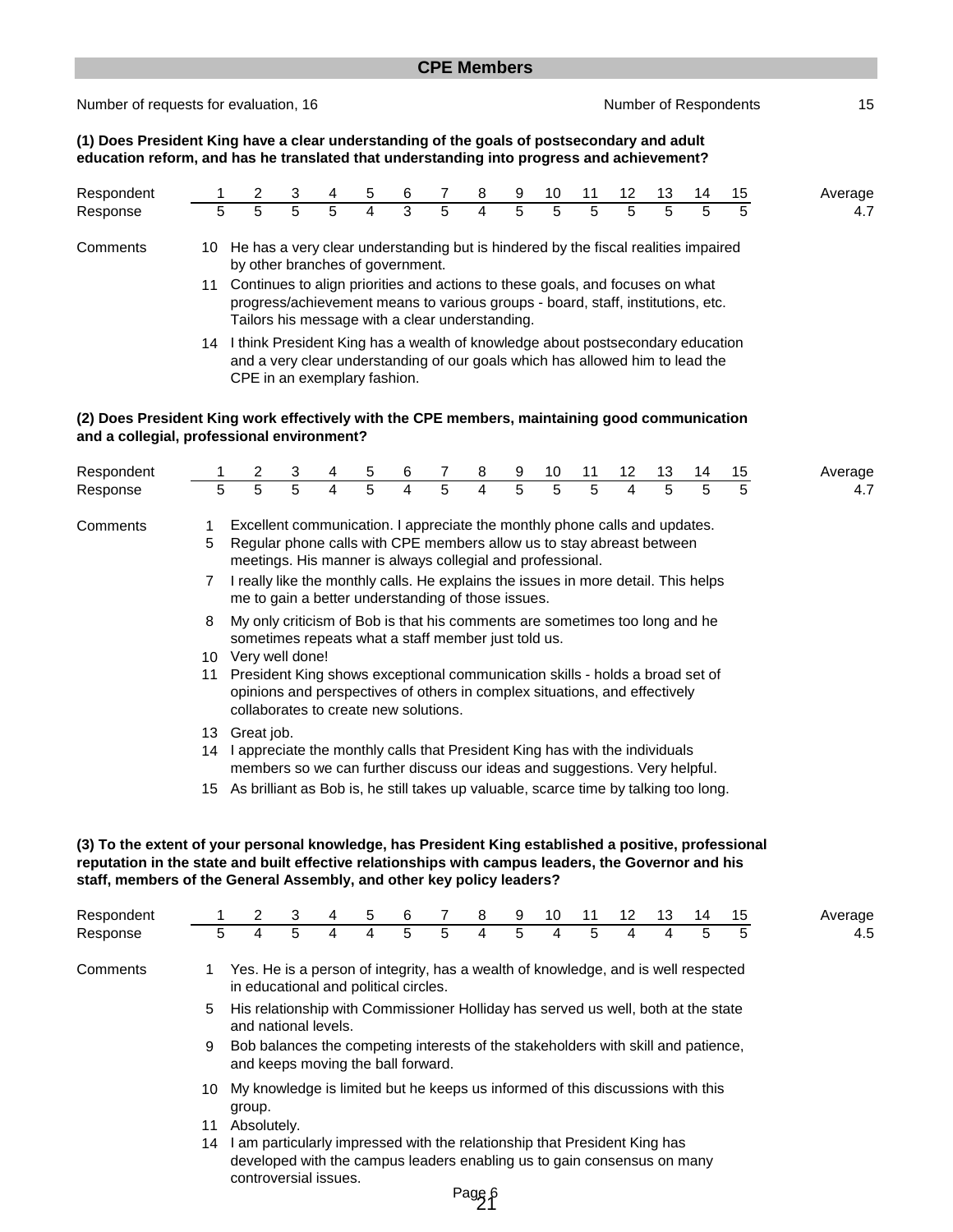#### **(4) Has President King responded well to unanticipated or difficult situations, and to the specific challenges associated with this position?**

| Respondent                                                                                                                                                                   |                                                                                                                                                                                                                                                                                                                                                |                                                                                                                            | 3 | 4 | 5 | 6 | 7 | 8 | 9 | 10 |    | 12  | 13 | 14 | 15 | Average |
|------------------------------------------------------------------------------------------------------------------------------------------------------------------------------|------------------------------------------------------------------------------------------------------------------------------------------------------------------------------------------------------------------------------------------------------------------------------------------------------------------------------------------------|----------------------------------------------------------------------------------------------------------------------------|---|---|---|---|---|---|---|----|----|-----|----|----|----|---------|
| Response                                                                                                                                                                     | 5                                                                                                                                                                                                                                                                                                                                              | 5                                                                                                                          | 4 | 5 | 4 | 3 | 5 | 4 | 5 | 5  | 5  | 4   | 4  | 5  | 5  | 4.5     |
| Comments                                                                                                                                                                     | He's an amazing consensus builder, and meets situations head on, especially<br>controversial ones.                                                                                                                                                                                                                                             |                                                                                                                            |   |   |   |   |   |   |   |    |    |     |    |    |    |         |
|                                                                                                                                                                              | 5<br>10                                                                                                                                                                                                                                                                                                                                        | Budget cuts to CPE is an example of the way the calmly deals with setbacks.<br>Handled push and shove of budgets very well |   |   |   |   |   |   |   |    |    |     |    |    |    |         |
| (5) Has President King advanced the objectives and priorities set by the CPE members for the<br>performance period (see attached Plan of Work- July 2013 through July 2014)? |                                                                                                                                                                                                                                                                                                                                                |                                                                                                                            |   |   |   |   |   |   |   |    |    |     |    |    |    |         |
| Respondent                                                                                                                                                                   |                                                                                                                                                                                                                                                                                                                                                |                                                                                                                            | 3 |   | 5 | 6 |   | 8 | 9 | 10 | 11 | 12. | 13 | 14 | 15 | Average |
| Response                                                                                                                                                                     | 5                                                                                                                                                                                                                                                                                                                                              | 5                                                                                                                          | 4 | 4 | 5 | 3 | 5 | 3 | 5 | 5  | 5  | 4   | 4  | 5  | 5  | 4.5     |
| Comments                                                                                                                                                                     | President King is exceptional leader and an asset for the state.<br>11<br>I still would like to make the objectives more quantifiable, but overall, I think<br>14<br>President King is doing an outstanding job and we are lucky to have him!<br>Please stay focused on accomplishing the strategic objectives in the strategic<br>15<br>plan. |                                                                                                                            |   |   |   |   |   |   |   |    |    |     |    |    |    |         |

**Over-all evaluation by CPE Members 4.6**